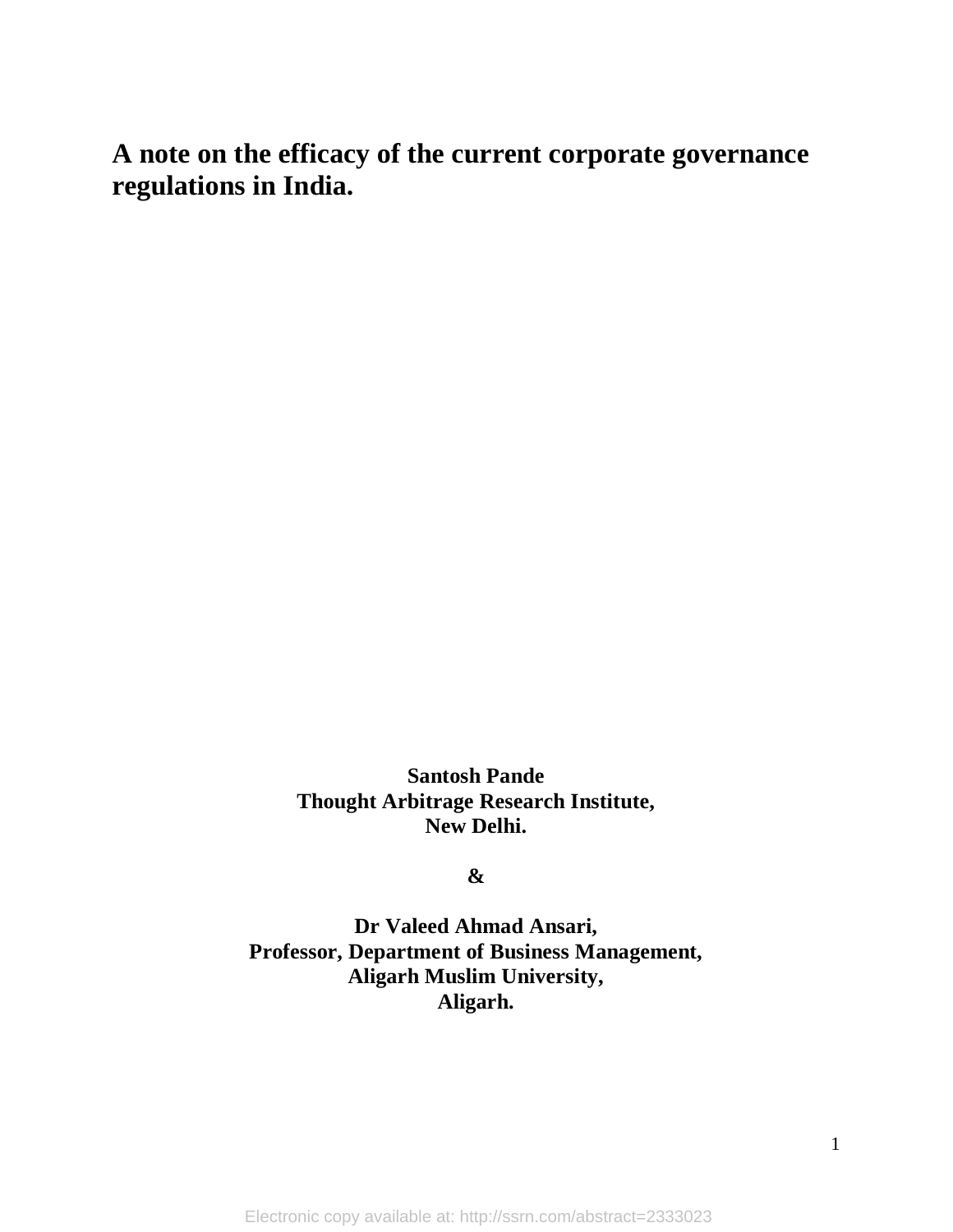### **ABSTRACT**

Unlike the central governance issue in the Anglo Saxon world, which is essentially that of disciplining management that may stop being accountable to the owners, who usually are dispersed shareholders, the central challenge in corporate governance in India is that of disciplining the dominant shareholder and protecting the interest of the minority shareholders.

Besides family ownership, other forms of domination, such as domination by government or a foreign group, also exist in Indian organizations. Additionally, often promoters of companies exercise influence that is disproportionate to their actual shareholding.

Our study finds that differences in the nature of the dominating shareholder(s) result in significant differences in the firm's corporate governance characteristics and in firm performance. These differences lead to serious doubts on the efficacy of a uniform, prescriptive corporate governance code –as is being attempted in India.

The need for deeper research, leading to fresh insights that would help in developing a more effective policy for corporate governance, is emphasized.

*Key Words: Corporate Governance, India, Dominant Shareholder, Firm performance.*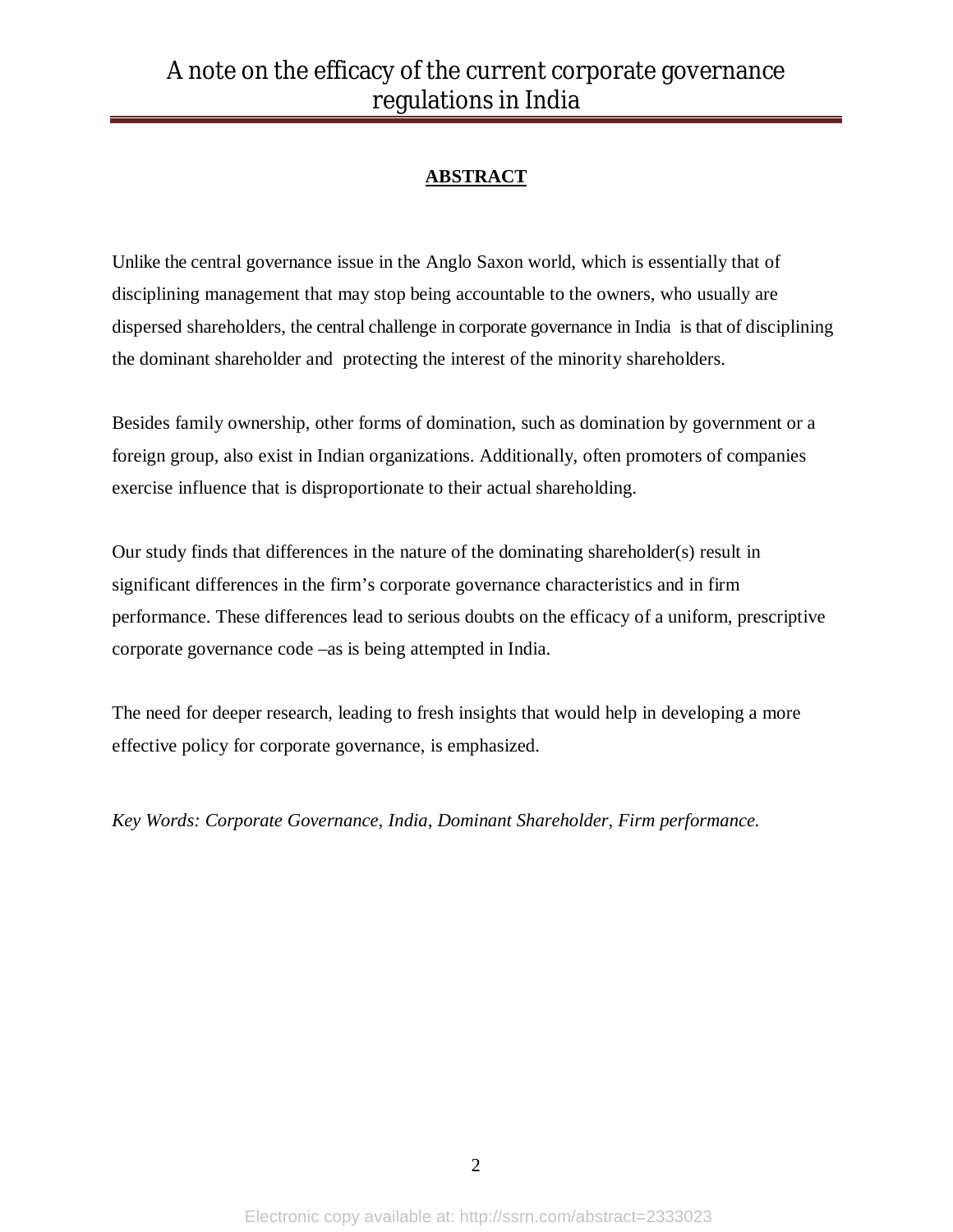# **I. Introduction**

As early as 1776 Adam Smith had argued that the separation of ownership and control in publicly held corporations created poor incentives for professional managers to operate the firm efficiently and the performance of the firm was likely to suffer– the first articulation of the agency problem.

Corporate governance deals with the agency problem and has been defined by Shleifer and Vishny (1997) as '… how to assure financiers that they get a return on their investment'. While worldwide, investors prefer to invest in companies with good corporate governance, Coombes and Watson (2000), there no unanimity on what constitutes good governance and there is considerable divergence on this subject.

Some empirical studies have found different measures of 'good' governance to be positively correlated with firm performance, Gompers, Ishii and Metrick (2003), Bebchuk, Cohen and Ferrell (2004) Brown and Caylor (2004) and based on such results it has been the objective of policy makers, across the world, to attempt a change the governance characteristics of the firm towards a desirable standard, based on an intuitive belief that 'better' governance, will result in an improvement in the firm's performance.

Steps taken in India for better corporate governance, while of recent origin, have largely followed the prescriptive approach. The introduction of a common, desirable code of corporate governance through the clause 49 of the Listing Agreement, prescribed by the Securities and Exchange Board of India, (SEBI) for listed companies, has been followed by incorporating several corporate governance prescriptions in the new Companies Bill, 2012 making the prescriptive approach to corporate governance applicable to all companies.

While the elusive search for a universal standard of 'good governance', towards which all firms are expected to strive towards, has been a major goal of corporate governance research, some researchers have suggested that good governance is best understood as being highly context-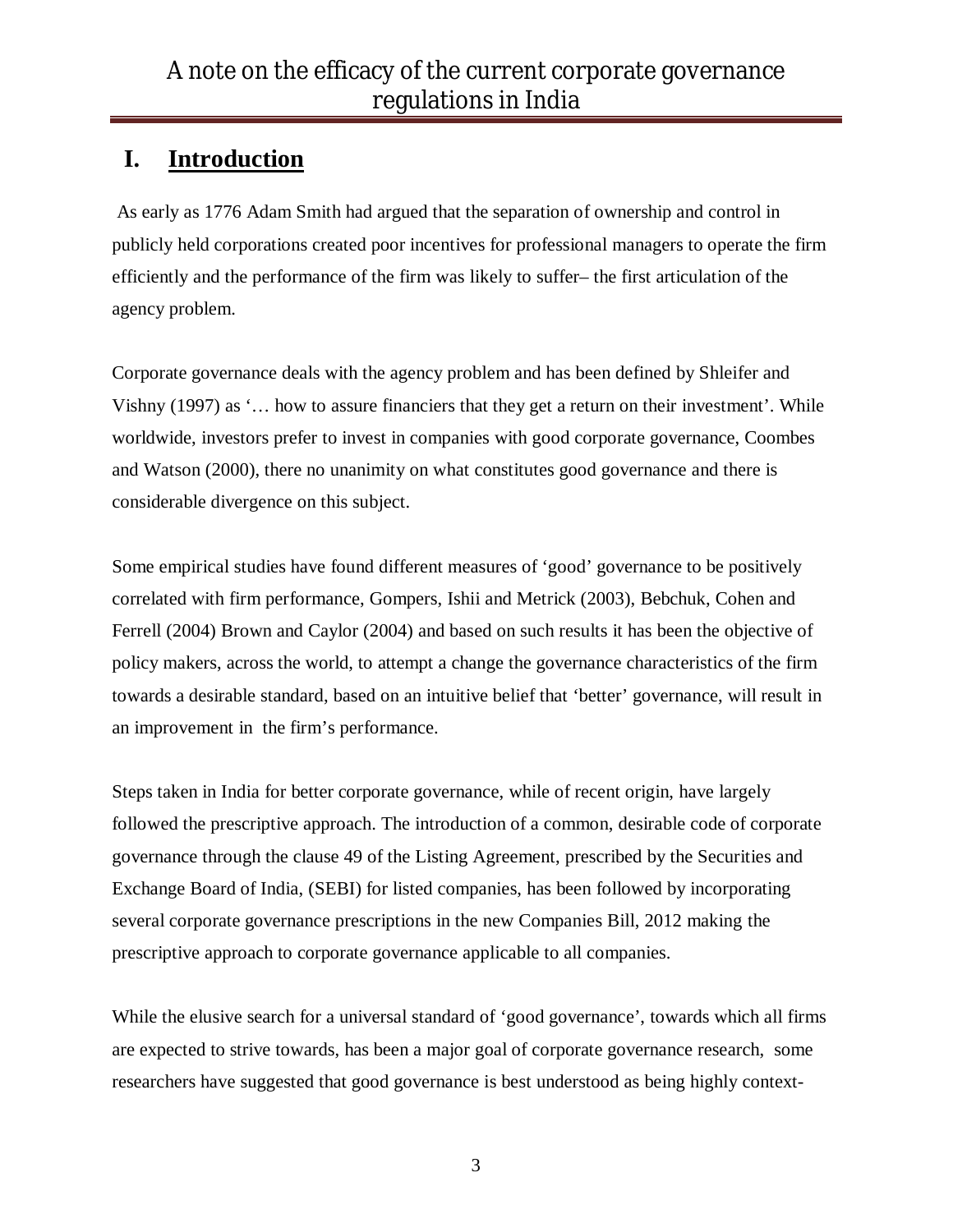specific and the most effective governance system would depend on the context of the firms' specific circumstances, making it very difficult, almost impossible, for a prescription based approach to capture the nuances of what constitutes good governance, Bebchuk & Hamdani(2007),Khanna (2009), Arcot and Bruno (2007), Bhagat, Bolton and Romano (2008),Van den Berghe and Levrau ( 2003).

This paper examines how feasible is it to have a prescription based common code for corporate governance in India and is organized as follows- Section II briefly describes the evolution of corporate governance in India and identifies India specific parameters that impact corporate governance and which need to be taken into account while drawing up corporate governance policy , section III defines the framework of this investigation, the parameters used in the study and describes the source of our data, section IV summaries the results and the conclusions from the study while section V examines the policy implications of our findings and suggests the plan of action for the future.

## II. **Corporate Governance in India.**

Since financial liberalization began in 1991 in India, the country has undergone significant corporate governance reforms. While, on paper, the framework of India's legal system provides some of the best investor protection in the world, enforcement is a major problem with slow, over-burdened courts and significant corruption. Despite the challenges, corporate governance in India does not compare unfavorably with any of the other major emerging economies and if the trend of corporate governance reforms was maintained then India should have the quality of corporate governance necessary to sustain its impressive current growth rates, Chakrabarti, Megginson, and Yadav, (2007), Pande (2011).

Pointing out that unlike the governance issue in the US or the UK which is essentially that of disciplining the management, who has ceased to be effectively accountable to the owners, the central problem in the Indian corporate sector is that of disciplining the dominant shareholder, who is the principal block holder, and of protecting the minority shareholders, Varma (1997) has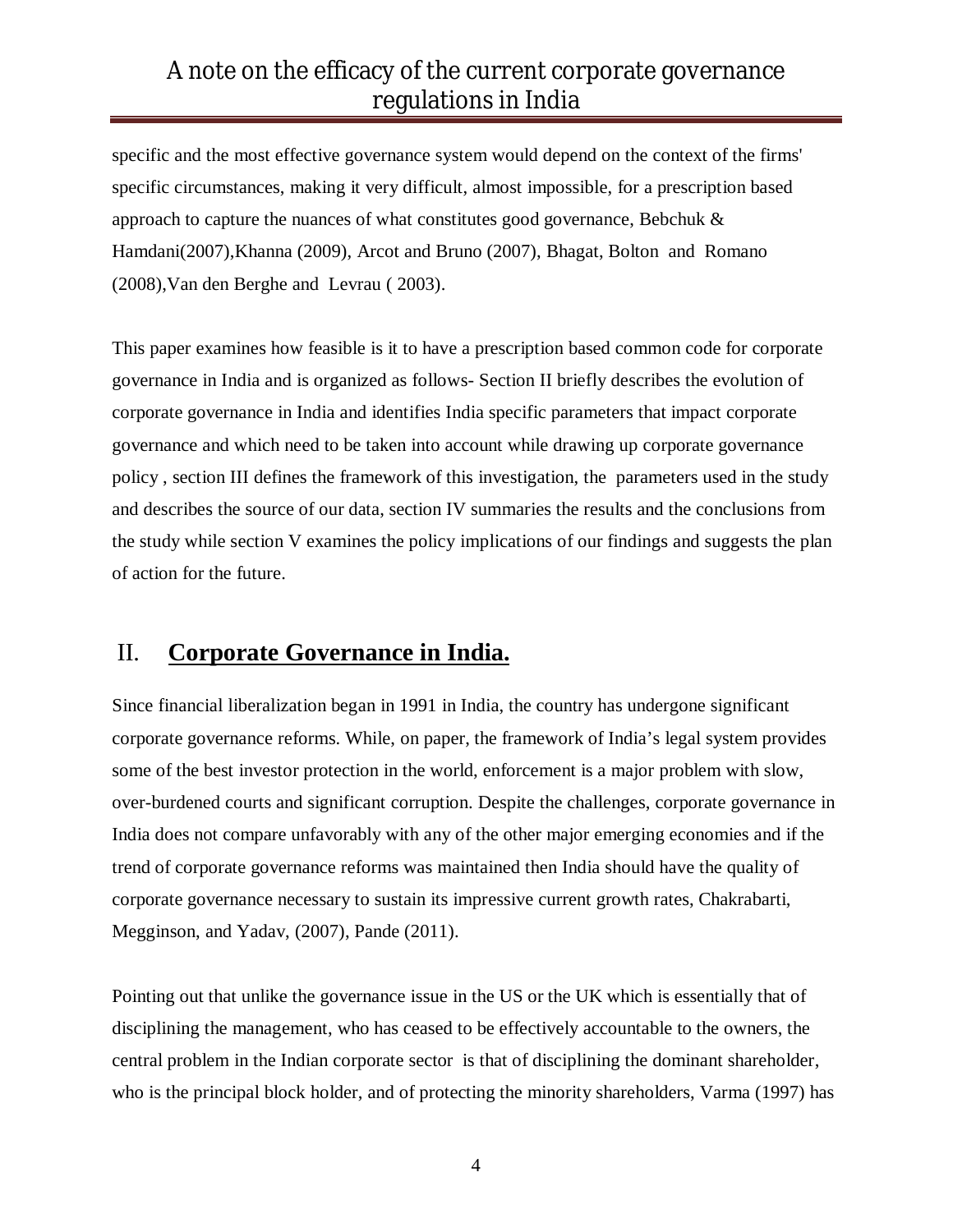argued that the corporate governance problems in India are very different from those found in the Anglo Saxon World and fixing these would need a different model for corporate governance one that would have a significant external focus.

While family managed organizations dominate the private sector in Indian Business, Bajaj (2004), Godrej (2005), other dominant groups, like the public sector units (PSUs) where the government is the dominant (in fact, majority) shareholder and the multinational companies (MNCs) where the foreign parent is the dominant (in most cases, majority) shareholder, also exist, Varma (1997) .

Through surveys, conducted across Indian organizations, researchers have found that, despite a few notable companies, important governance issues persist among India companies, Banaji and Mody (2001), Mukherjee & Ghosh (2004), ICRA (2007): however positive relationship between corporate governance practices and firm performance in India have been reported by Black & Khanna (2007),Balasubramanian, Black and Khanna (2008), Mani and Sridharan (2004).

Anecdotal evidence from Indian Business has clearly bought to the forefront the challenges to corporate governance and role of the dominant shareholder in undermining good governance. Chronicling the dispute in the Ambani family, Dalal (2005) has pointed out, ironically, that the serious charges of mis-governance were levied against a company that had been showered with awards of Corporate Excellence (Institute of Company Secretaries) in 2003 and Corporate and Social Responsibility awards (Golden Peacock, by the Institute of Directors) in 2004 which actually coincided with the period when the alleged misdemeanors had actually taken place! The accounting scandal (in January 2009) involving Satyam Computer Services (Satyam) was India's 'Enron moment' that demanded a reassessment of the country's progress in corporate governance, India's Enron? (2009) and pointed to the key role played by the promoter (as the dominant shareholder) even in a situation where he did not have majority control.

Notwithstanding the recent approval of the new Companies Bill by both houses of the Indian parliament (the introduction of which is widely believed to provide a strong boost to the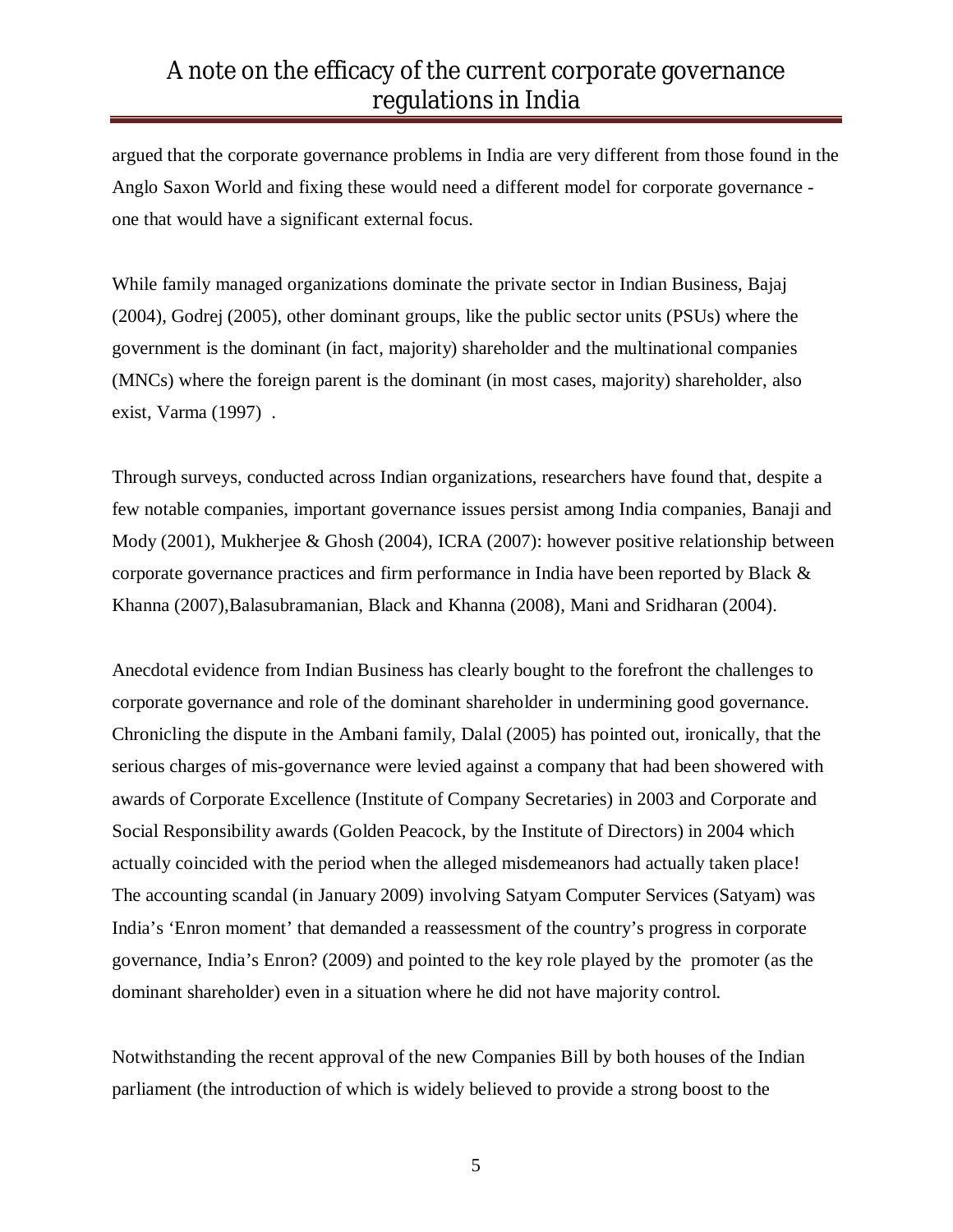movement for better corporate governance in India), corporate governance reforms in India currently are at crossroads; while there is no doubt about the good intention behind the reforms, there is a need to look for a more complete solution, evolved from within, and to craft a solution that would address the specific challenges of India and the evolution of home grown solutions to address the corporate governance challenges in India, Varottil (2009).

## **III. Framework for the Study, parameters investigated, sample used for the study and source of data.**

Most of the empirical corporate governance research, in India, do not take adequately into account factors and conditions that are specific to Indian firms with the result that the relationships between corporate governance parameters and the value of a firm are not properly explained and, very often, these relationships are not adequately tested by incorporating the relevant factors affecting them. For instance, one such key factor of importance that is not fully explored in prior research is the qualitative dimension of ownership concentration which, in the Indian context, is characterized by the nature of the dominant shareholder(s).

The primary motivation for this study is to carry out an India specific study of corporate governance in organizations that would examine whether the differences in the nature of the dominant shareholder(s) in Indian business organizations significantly impact corporate governance in organizations and whether differences exists in the performance of firms with different dominant shareholder(s).Arising from our findings, the policy prescription on the efficacy of having a common code for corporate governance for Indian companies is also discussed

Researchers, while examining the governance framework of Indian companies, have attempted to identify the constituents of corporate governance, use them to build an overall index to measure governance and then develop a regression model of the index and its constituents with firm performance; Balasubramanianm et al (2008), Mohanty (2002),Selarka(2005).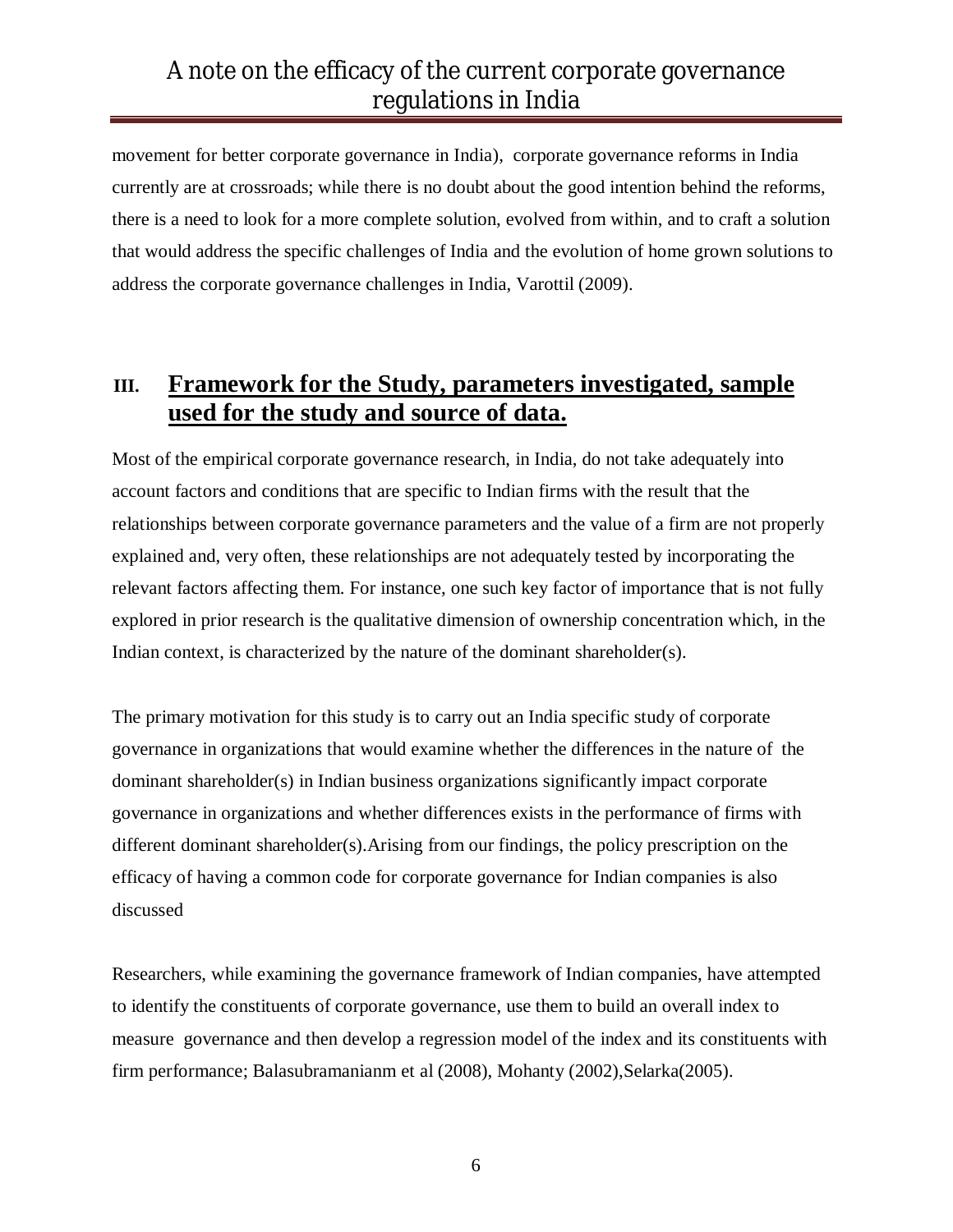Such empirical research can be faulted on two counts, firstly no one index can predict a firm's performance on all of the performance measures that are thought to be important to investors and secondly, and more importantly, such indices are constructed so as to treat the various components that constitute the governance mechanisms as complements, whereas data suggest that several of such mechanisms are actually substitutes for, and not complements to, each other, Bhagat et al (2008)

Agreeing with the view that,' one size indeed does not fit all' and that good governance is best understood as being highly context-specific, in this study an attempt is made to identify select India specific, key underlying factors that impact governance (and are amenable to measurement) and using them as proxies for governance in the study, examine the differences in corporate governance characteristics and firm performance for Indian firms that are grouped on the basis of the nature of the dominating shareholder(s).

Structures, institutions, and legal framework of corporate governance are developed and administered by individuals whose behaviors are shaped by cultural factors and personal beliefs as well as by the social environment in which they function; problems are expected to arise when the prevailing influences do not conform to the regulatory prescriptions that are sought to be enforced (through prescriptive legislation) for better corporate governance. In such a situation, the factors that would have the greatest impact on governance would be those where the clash between prevailing culture, social ethos, personal beliefs and the external governance regulations are expected to be the strongest; these would also be the right indicators for measuring the effectiveness of governance. In the Indian business context such clashes are expected to be the strongest in three areas: related-party transactions, the promoter's or large shareholder's actions, and the board's nominations, deliberations, and effectiveness, Kar (2011).

Also, given that the problem in the Indian corporate sector (be it the public sector, the multinationals or the Indian private sector) is that of disciplining the dominant shareholder and of protecting the minority shareholders; Varma (1997), it follows that the nature of dominant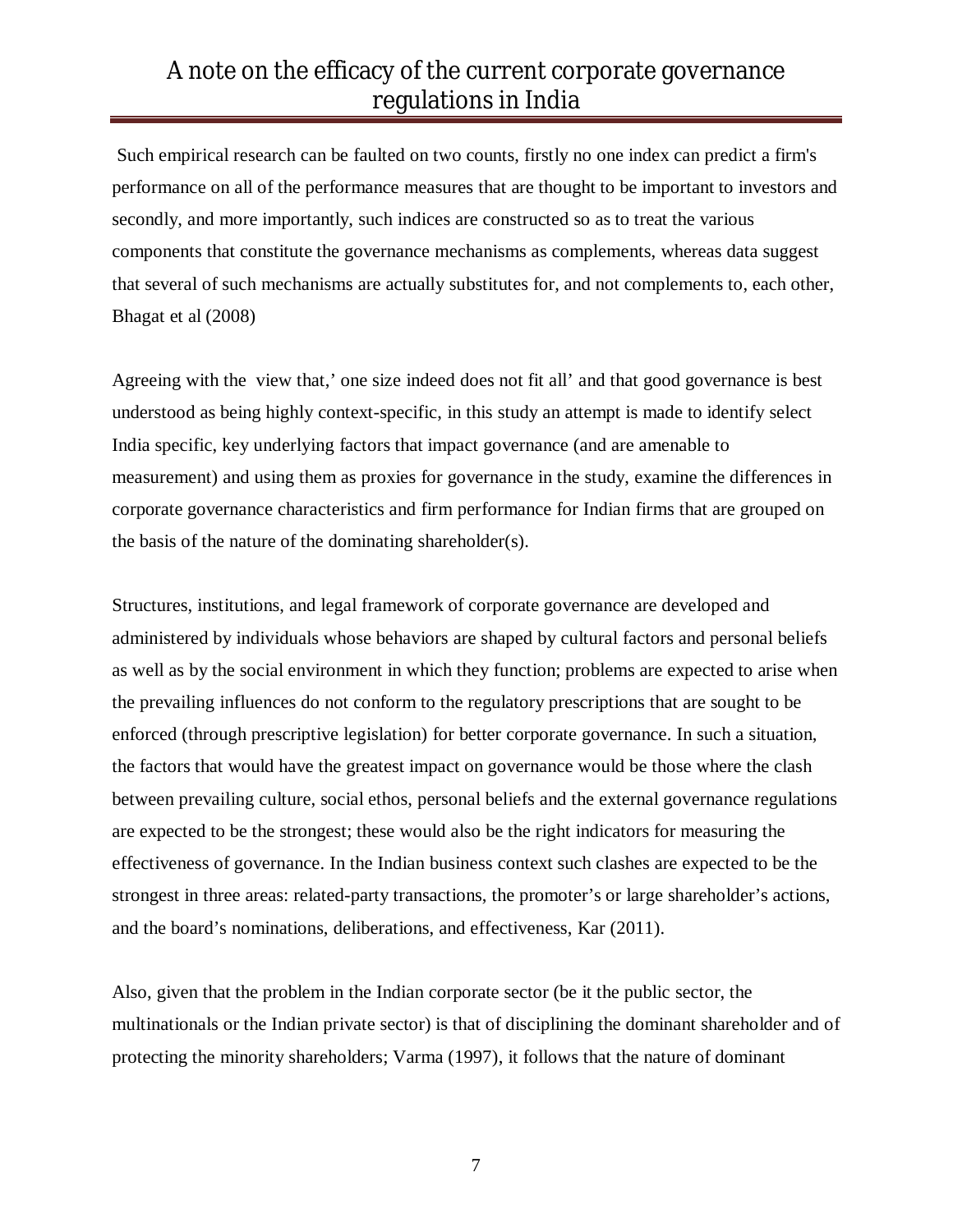shareholder(s) in the organization would be a key variable in any investigation into corporate governance and firm performance.

Three key governance parameters are taken up, for investigation, in this study to define corporate governance for the Indian firms; these relate to the nature and functioning of the board, the independence of the auditors and the amount of self dealing transactions that an organization does with its related parties. Since the nature of the dominant shareholder is a key factor in the Indian context, that is likely to have a significant impact on corporate governance and firm performance, it is examined as the fourth parameter in our study. Firm performance, is the fifth parameter in the study and is measured, by Tobin's Q and Return on Assets (ROA)

The investigation into the nature and functioning of the board involves an enquiry into the various elements of board governance, such as board size and composition, frequency of board meetings and participation of independent directors (collectively referred to as **Board Structure and Process**) as they relate to financial performance, Shleifer and Vishny( 1997)

An independent board of directors in public listed companies is seen as an integral element of a country's corporate governance norms and board independence has taken on a pivotal status in corporate governance that it has become almost indispensable. Consequently, recent governance reform measures (in particular, the proposed Companies Bill, 2013) have pinned hope, as well as responsibility, on independent directors to enable higher standards of governance; for instance the concept of an Independent Director has been defined and all listed companies are required to appoint independent directors with at least one-third of the board of such companies comprising of independent directors.

In analyzing the governance role of Independent Directors on company boards' two key variables of interest are;

i. the independence of the Board i.e. extent to which independent directors constitute the board of the company and,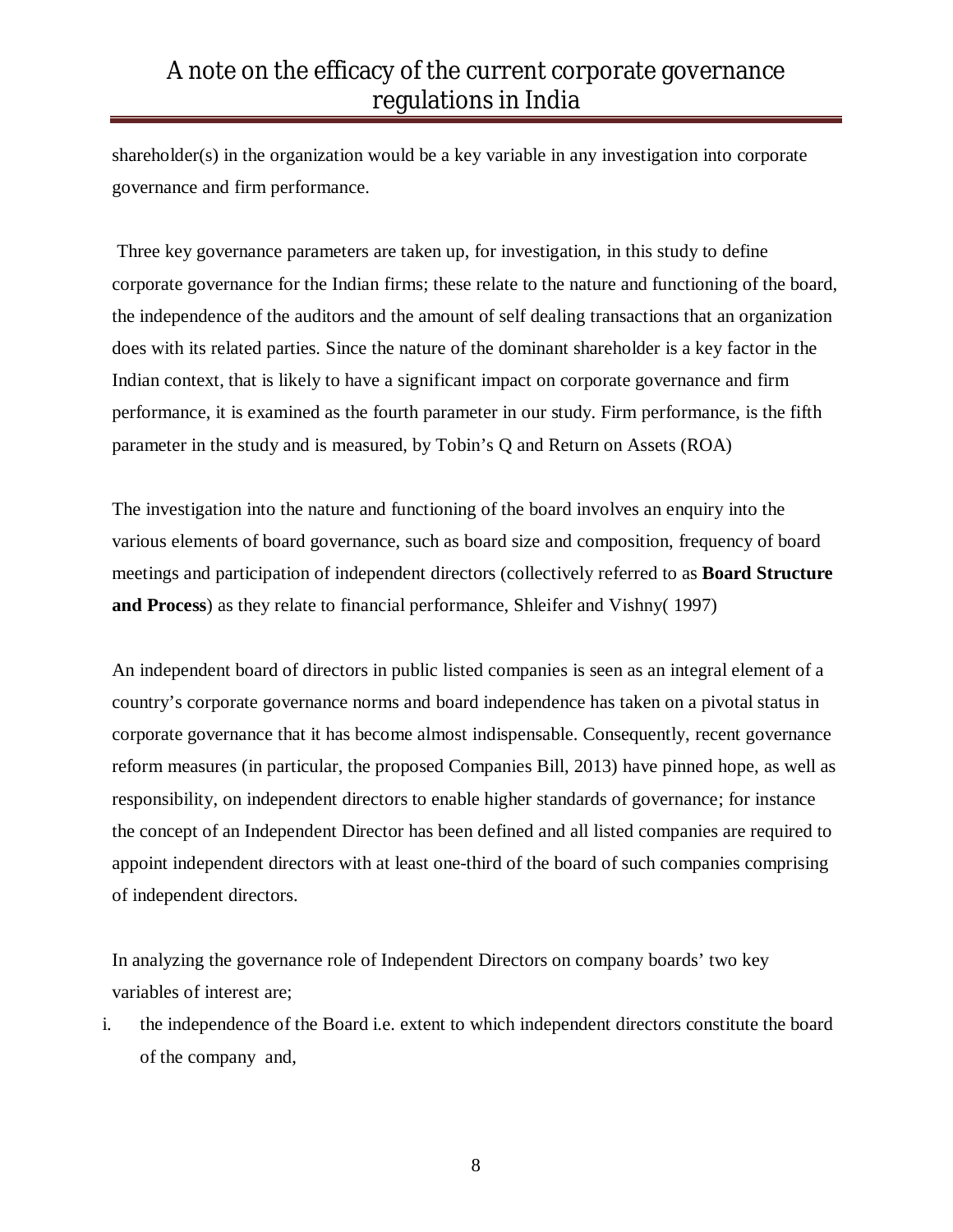ii. the diligence of the Independent Directors i.e. extent to which independent directors are diligent in their duties.

While (i) would proxy the independence of the board from the influence of the dominant shareholder(s) -the Index of Independence, (ii) -the Index of Diligence would be a proxy for the quality of monitoring by independent directors.

Our study follows the commonly used approach, popular in empirical studies, of measuring the board's Index of Independence by the proportion of independent directors on the board to the entire number of Board members of the firm and measuring the Index of Diligence of the board as the actual attendance by Independent Directors is Board meetings expressed as percentage of total number of Board meetings that the Independent Directors were expected to attend.

We determine an overall Board Structure and Process Index by multiplying the Independence Index with the Diligence Index and expect that a higher value for this index, as manifested in an independent and diligent Board, will be positive for the firm's corporate governance process.

**Independence of Auditors** has been an area of extensive research in accounting literature and studies in this genre have looked at the effect auditor independence on earnings management, earnings in formativeness, and other measures of earnings quality, Sarkar & Sarkar (2010). Theory and the empirical literature suggest that auditor and audit committee independence play an important role in the governance of companies, Frankel, Johnson and Nelson (2002), Ashbaugh, La Fond and Mayhew (2003), Larcker and Richardson (2004), Mishra and Raghunandan (2007).

We develop an Index for Auditor's Independence by calculating the ratio of audit fees paid by the firm to its Auditors to the total fees paid to the Auditors (for all services rendered to the firm) as a proxy to measure the independence of Auditors. A higher level for this Index (maximum of 100%) indicates that the Auditor provides primarily Audit services since, at the 100% level for this Index, there is no engagement with the firm in providing any non audit related work and is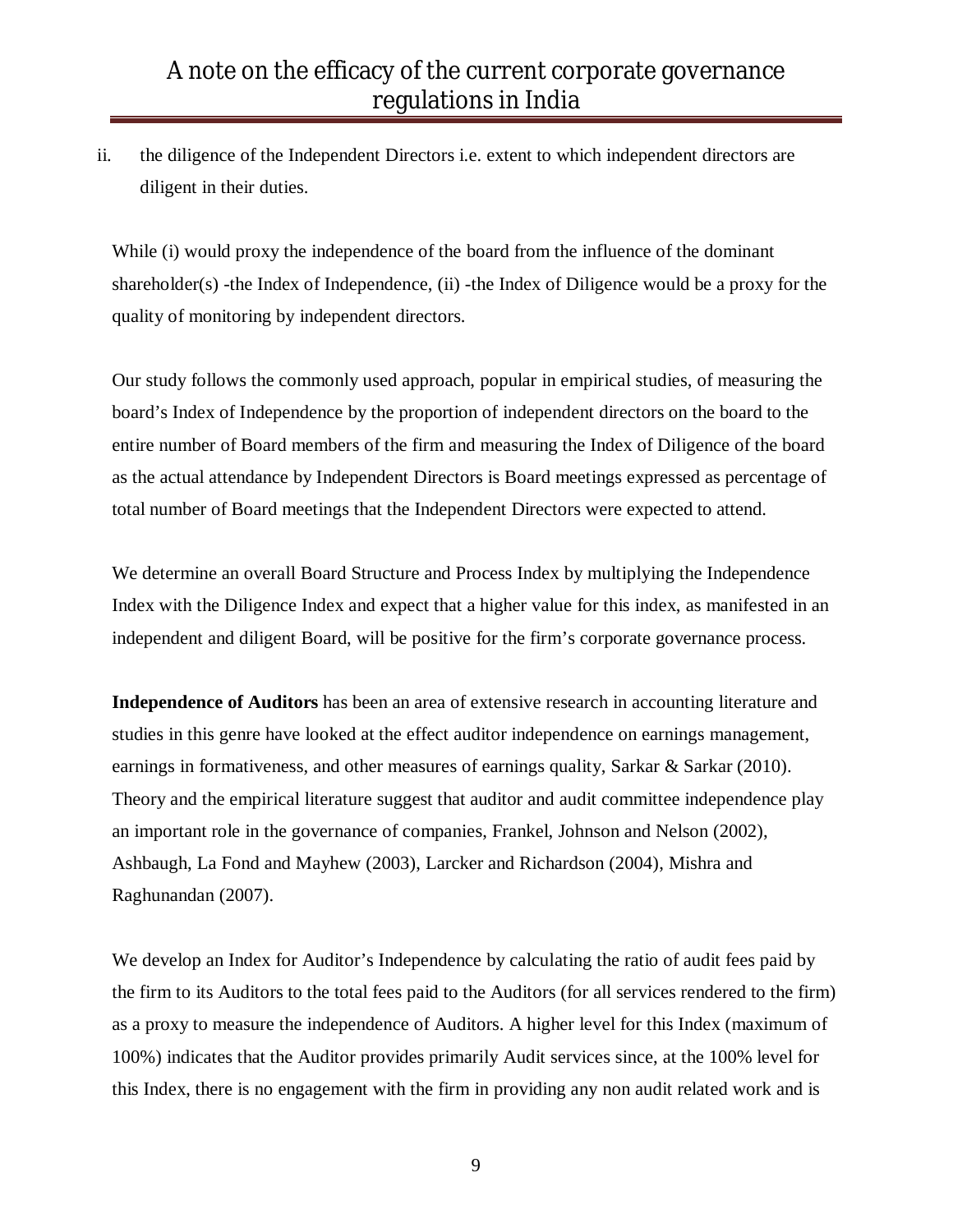taken as an indicator for good governance. At lower levels of Index, the auditor's engagement with the firm for providing non audit services increases and there is a greater share for non audit service engagement making the auditor more dependent on the company for their economic survival which could, possibly, hinder and compromise the ability of the Audit Firm to fully and faithfully discharge its audit related functions.

**Related Party transactions (RPTs)** and other forms of self-dealing transactions by controlling shareholders are a significant concern in India where most firms have a major, often controlling shareholder, Kar (2011). In their survey Balasubramanian et al (2008) found that while a majority of the firms had policies requiring RPTs to be on arms-length terms, not only approvals of related party transactions by non-conflicted directors uncommon but also approvals by nonconflicted shareholders even rarer.

On one hand, the occurrence of related party transactions in a firm (with other related parties) provides the dominating shareholder with an opportunity to gain private benefit at the expense of the minority shareholders with higher incidence of related party transactions providing greater opportunities for such actions, Gordon, Henry, and Palia (2004) while, on the other hand, there is the opposing view that such transactions are 'efficient transactions' that fulfill rational economic demands of a firm such as the need for service providers with in-depth firm-specific knowledge, Khanna and Palepu (2000).

With increased ownership concentration, the positive impact of any convergence in the interests and identity of the dominating shareholder could be outweighed by the negative impact of management entrenchment and the controlling shareholders might then maximize their private benefits, at the expense of other shareholders, Bhaumik, and Gregorious (2009) ; the extent of this expropriation – popularly referred to as 'tunneling' – is especially high in countries that have weak legislative protection of the rights of the minority shareholders. Bertrand, Mehta and Mullainathan (2002) have reported evidence of tunneling during 1989-1999 within Indian business groups; however, Siegel and Choudhury (2010) failed to confirm this for 1989-2008 period.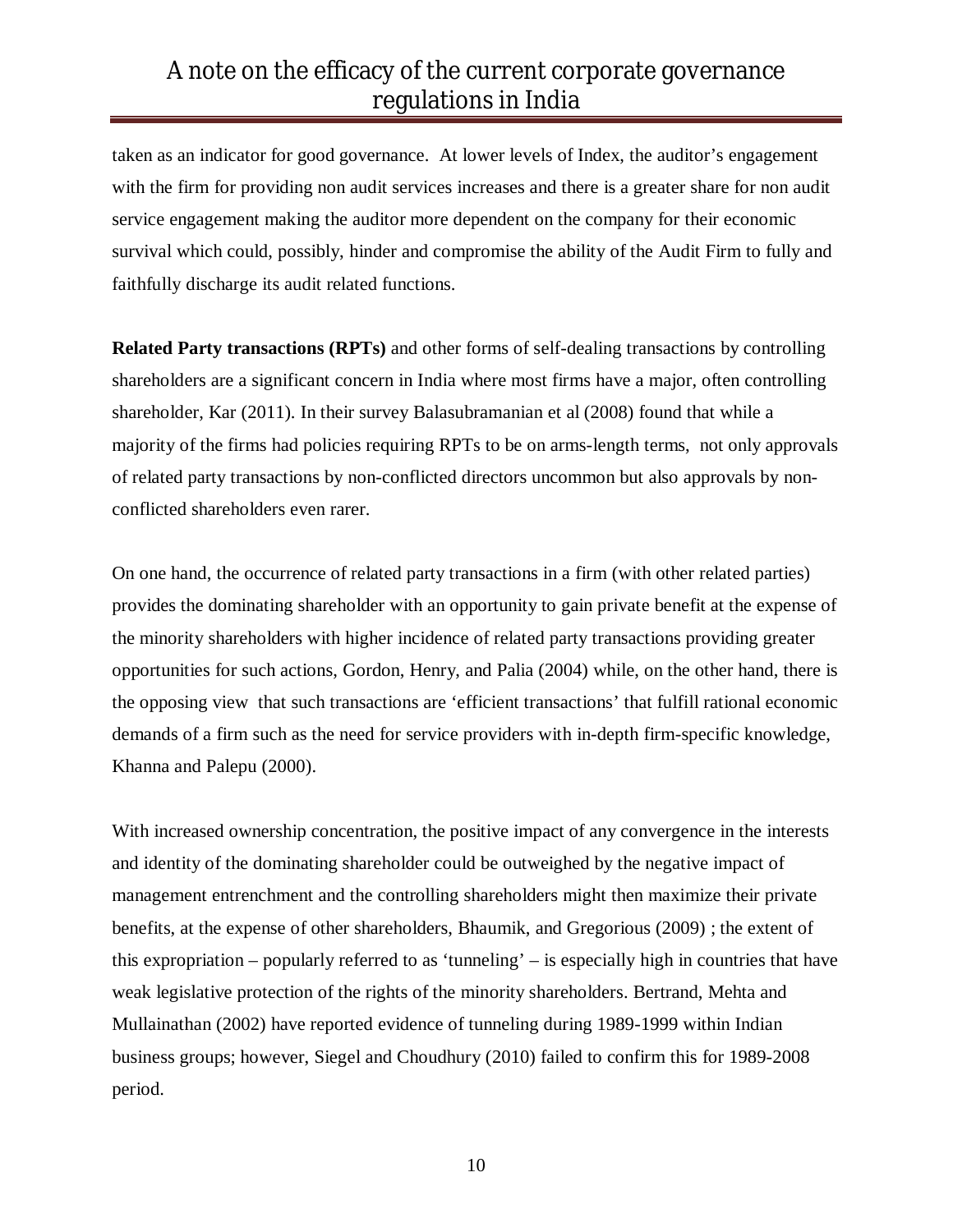Our study examines the Related Party transactions based on only the expropriation of cash flow rights and we develop an Index of Related Party Transactions for the firms, in our sample, in respect of transactions involving purchases from and sales to all the related parties (as defined by accounting Standard AS-18 prescribed by The Institute of Chartered Accountants of India ) by calculating the total related purchases from/sales to all related parties as a percentage of the total expenses and sales by the firm for the same period.

The Index ranges from 0 (for a firm that has no related party transactions) to close to 100 (for a firm which has only related party transactions). A high value for the related party index would indicate a higher proportion of related party transactions thereby presenting increased opportunities for tunneling and transferring profits and expenses in a way such that the dominating shareholders controls cash flow disproportionate to their ownership in the firm and thereby serve as an indicator for poor corporate governance practices.

The fourth parameter in our study is the **nature of the dominant shareholding**. Extending the framework proposed by Varma (1997), our study classifies Indian firms into organizations on the basis of difference on account of the nature of ownership by adding a fourth category i.e. dispersed organizations with no dominating shareholders, organizations where no group is identified as the promoter group to the three groups of dominant shareholders identified by him i.e. family, foreign ownership and government.

Finally, **firm performance**, in our study, is measured by Tobin's Q and Return on Assets (ROA); Demsetz and Lehn (1985), Pant and Pattanayak (2007). The decision to use the two measures of financial performance is based on two main reasons -firstly, prior evidence suggests that insiders and outsiders value corporate governance differently; while the accounting based measure of performance (ROA) attempts to capture the wealth effects of corporate governance mechanisms from the perspective of company management (insiders), the market based measure (Tobin's Q) represents financial valuation of corporate governance structures by investors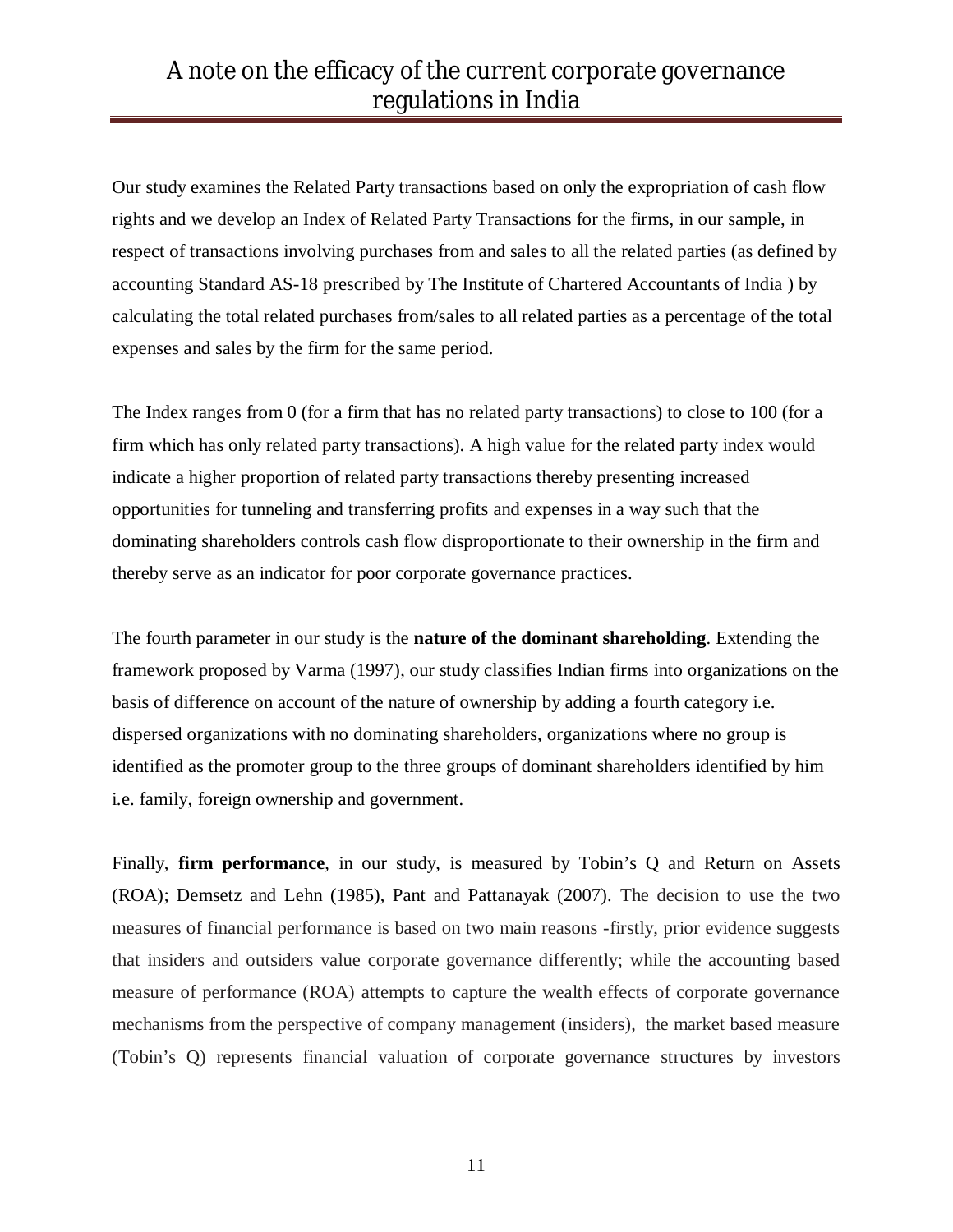(outsiders). Secondly, both measures have their own strengths and weaknesses with no consensus within the literature on a particular measure as being the 'best' proxy for financial performance.

Our primary hypotheses are that we expect significant differences in the firm's governance characteristics based on the nature of the dominant shareholder(s). We further expect that firms, where the dominating shareholder(s) are expected to have a clearer business focus (for example a firm dominated by a foreign group), could be expected to outperform ( as measured by Tobin's Q and ROA) firms that have other forms of dominant ownership.

Our study is based on the sample of S&P CNX 500 companies for three financial years 2009-10, 2010-11 and 2011-12 and data is obtained from the Prowess database maintained by the Center for the Monitoring of Indian Economy (CMIE). Only the firms that constitute the S&P CNX 500 index are included in the sample for this study; this Index represents about 95% of the free float market capitalization of the stocks listed on NSE.

After eliminating data sets where some of the data elements were missing we had 1390 firmyears of data (over three years 2009-12) which was used in our analysis.

# **IV. Results and interpretation.**

Based on the nature of dominant shareholding, the companies in the study have been categorized (by numbers and by market capitalization) in Tables 1 and 2 below;

| <b>Serial</b>  |                | <b>Nature of Dominant</b> | 2010       |               | 2011       |               | 2012       |               |  |  |  |  |
|----------------|----------------|---------------------------|------------|---------------|------------|---------------|------------|---------------|--|--|--|--|
| No.            | Shareholder(s) |                           | <b>Nos</b> | $\frac{6}{6}$ | <b>Nos</b> | $\frac{6}{9}$ | <b>Nos</b> | $\frac{6}{6}$ |  |  |  |  |
| 1              | Government     |                           | 41         | 9.2%          | 48         | 10.1%         | 42         | 8.9%          |  |  |  |  |
| 2              | Indian         | <b>Business</b>           | 337        | 74.7%         | 351        | 74.3%         | 358        | 76.2%         |  |  |  |  |
|                | Groups         |                           |            |               |            |               |            |               |  |  |  |  |
| 3              | Foreign        | <b>Business</b>           | 58         | 13%           | 62         | 13.1%         | 58         | 12.3%         |  |  |  |  |
|                | Groups         |                           |            |               |            |               |            |               |  |  |  |  |
| $\overline{4}$ | No             | Dominating                | 11         | 2.5%          | 12         | 2.5%          | 12         | 2.6%          |  |  |  |  |
|                | Group          |                           |            |               |            |               |            |               |  |  |  |  |
|                | <b>TOTAL</b>   |                           | 447        | 100%          | 473        | 100%          | 470        | 100%          |  |  |  |  |

**Table 1- Classification of sample companies –by numbers**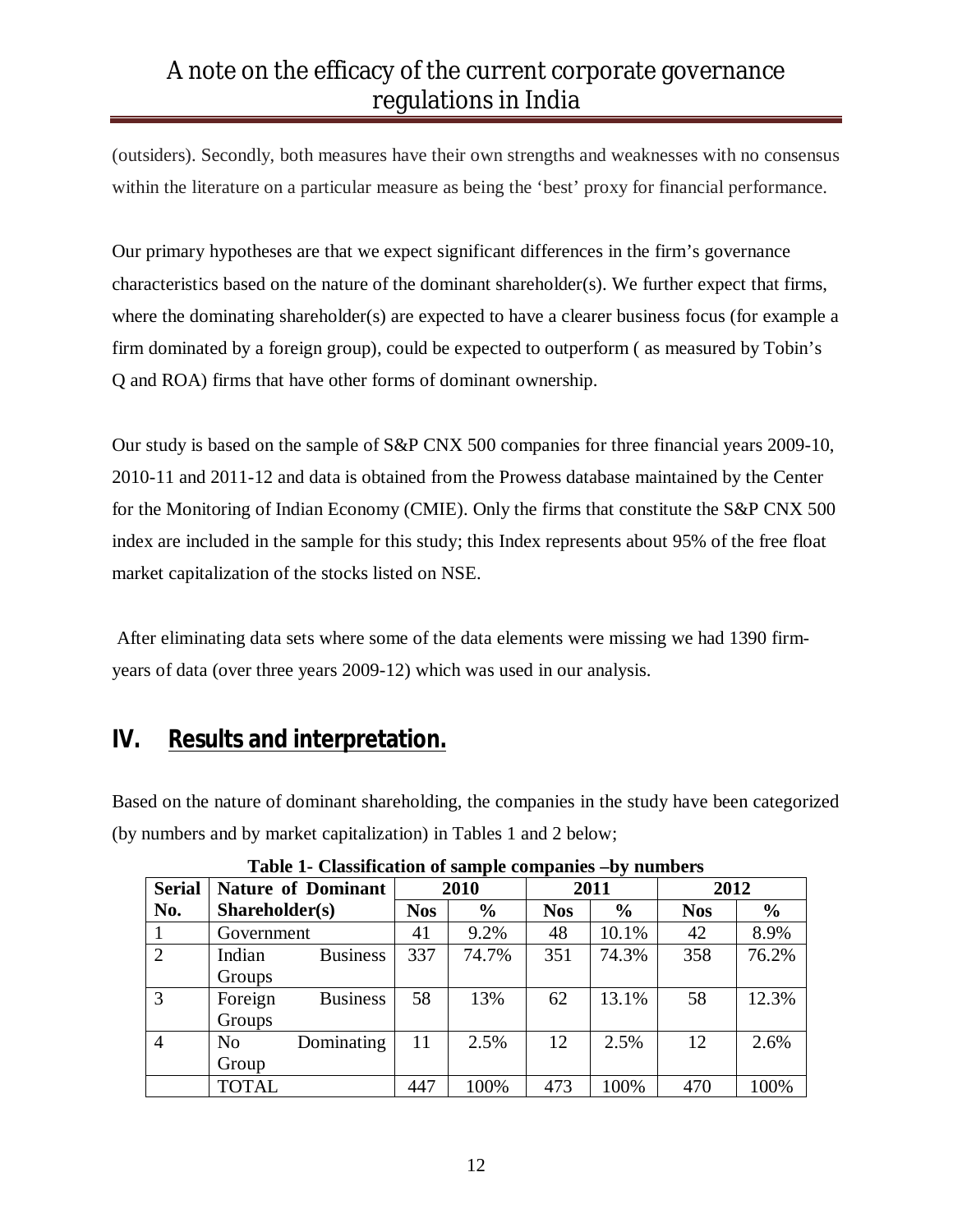| <b>Sl</b>      | <b>of</b><br><b>Nature</b>   | 2010              |               | 2011              |               | 2012              |               |
|----------------|------------------------------|-------------------|---------------|-------------------|---------------|-------------------|---------------|
| N <sub>0</sub> | <b>Dominant</b>              | <b>Market Cap</b> | $\frac{0}{0}$ | <b>Market Cap</b> | $\frac{6}{9}$ | <b>Market Cap</b> | $\frac{0}{0}$ |
|                | Shareholder(s)               |                   |               |                   |               |                   |               |
| $\mathbf{1}$   | Government                   | 11,979,618.41     | 24.45         | 15,904,095.79     | 27.1          | 12,601,368.45     | 25.72         |
|                |                              |                   | $\%$          |                   | $\%$          |                   | %             |
| 2              | <b>Business</b><br>Indian    | 27,932,830.69     | 57.00         | 31,014,346.65     | 53.00         | 27,819,776.42     | 56.77         |
|                | Groups                       |                   | $\%$          |                   | %             |                   | %             |
| $\overline{3}$ | Foreign Business             | 4,833,900.26      | 9.86%         | 5,419,524.46      | 9.3%          | 5,637,634.04      | 11.51         |
|                | Groups                       |                   |               |                   |               |                   | $\%$          |
| $\overline{4}$ | Dominating<br>N <sub>0</sub> | 4,255,161.30      | 8.68%         | 6,190,177.65      | 10.6          | 5,261,162.85      | 10.74         |
|                | Group                        |                   |               |                   | $\%$          |                   | %             |
|                | <b>TOTAL</b>                 | 44,746,349.36     | 100%          | 58, 528, 144. 55  | 100%          | 51,319,941.76     | 100%          |

**Table 2- Classification of sample companies –by market capitalization (Rs million)**

While, by numbers, companies with dominating Indian groups constitute more than 74% of the number of companies in the sample under study, they account for only around 53-57% of the total market capitalization of the sample. On the other hand, Government dominated companies ( that comprise of only between 9-10% of the number of companies in the sample) account for as much as 24-27% of the total market capitalization of the sample.

Corporate governance has been proxied, in this research, by constructing three indices – board structure & process, index of auditor independence and index of related party transactions.

Table 3 below provides the mean value and standard deviation of the board structure and process index for the period 2010-2012 for the companies in the various groups, based on the nature of dominating shareholder(s), for the S&P CNX 500 companies.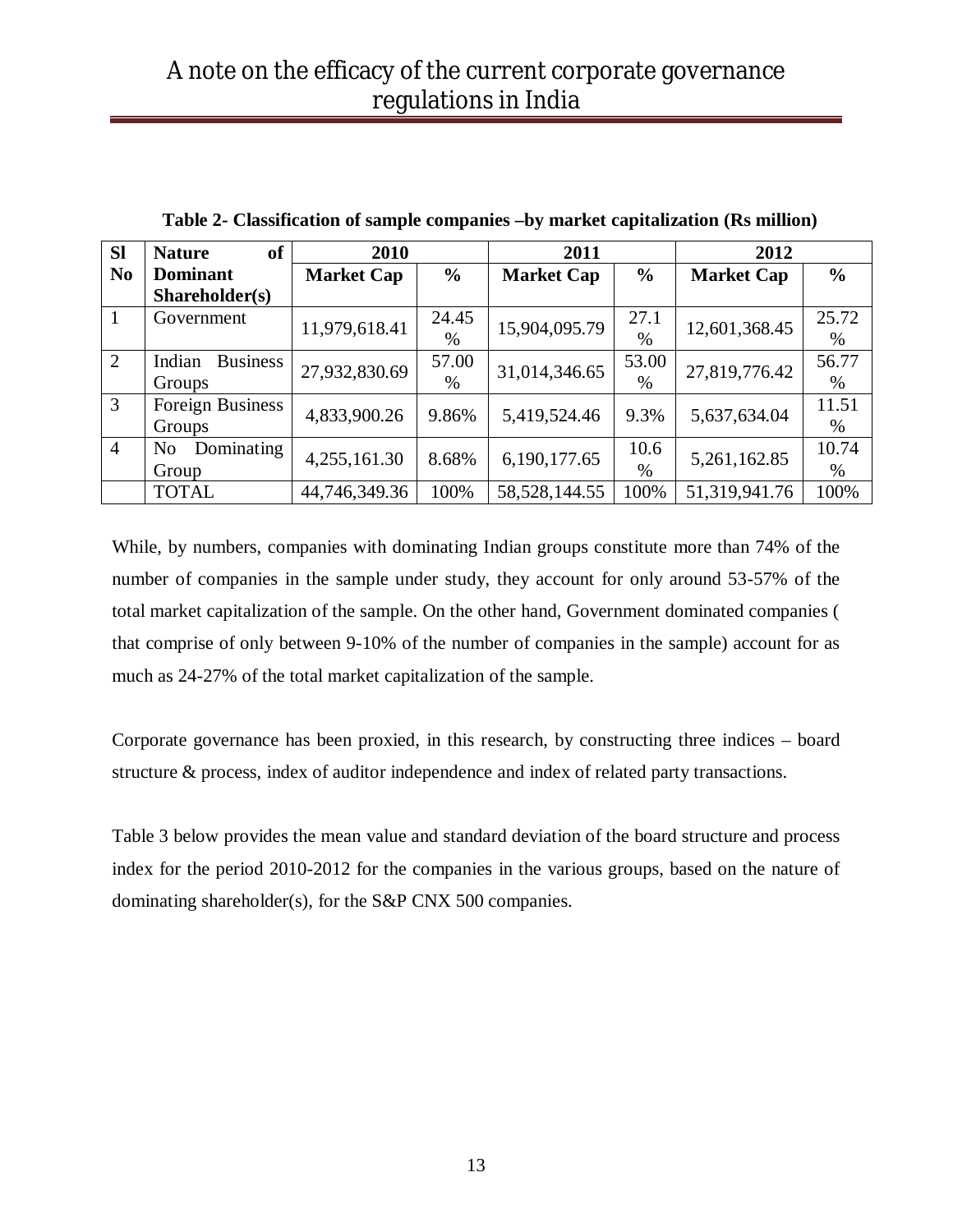| <b>Serial</b>  | <b>Nature</b><br><b>Dominant</b><br>of | 2010        |           | 2011        |           | 2012        |           |
|----------------|----------------------------------------|-------------|-----------|-------------|-----------|-------------|-----------|
| No.            | Shareholder(s)                         | <b>Mean</b> | <b>SD</b> | <b>Mean</b> | <b>SD</b> | <b>Mean</b> | <b>SD</b> |
|                | Government                             | .26         | .11       | .26         | .13       | .25         | .13       |
| 2              | <b>Indian Business Groups</b>          | .35         | .10       | .36         | .10       | .37         | .10       |
| $\overline{3}$ | <b>Foreign Business Groups</b>         | .29         | .09       | .31         | .09       | .32         | .09       |
| $\overline{4}$ | No Dominating Group                    | .42         | .16       | .38         | .18       | .44         | .22       |
|                | Average- S&P CNX 500 cos.              | .33         | .11       | .35         | .11       | .35         |           |

**Table 3 - Board structure & process (BSP) index of sample companies**

A higher value of the BSP Index indicates a relatively independent and more diligent board where the independent directors are more regular in attending the board meetings, with a theoretical maximum figure of 1.0 reflective of a completely independent board where the directors attend all the board meetings.. Not surprisingly, companies with no dominating shareholders reflected the best value for this indicator indicating that they had more diligent and independent boards as compared to companies in other categories.

Table 4 below provides the mean value and standard deviation of the Index of auditor independence for the period 2010 -2012 for the companies in the various groups, based on the nature of dominating shareholder(s), for the S&P CNX 500 companies.

| <b>Serial</b>  | <b>of</b><br><b>Dominant</b><br><b>Nature</b> | 2010        |           | 2011        |           | 2012        |           |
|----------------|-----------------------------------------------|-------------|-----------|-------------|-----------|-------------|-----------|
| No.            | Shareholder(s)                                | <b>Mean</b> | <b>SD</b> | <b>Mean</b> | <b>SD</b> | <b>Mean</b> | <b>SD</b> |
|                | Government                                    | 73.84       | 25.59     | 70.06       | 25.89     | 69.00       | 25.89     |
| $\overline{2}$ | <b>Indian Business Groups</b>                 | 73.81       | 18.70     | 72.70       | 18.99     | 74.39       | 18.11     |
| 3              | <b>Foreign Business Groups</b>                | 71.13       | 19.18     | 72.74       | 18.08     | 73.44       | 16.10     |
| 4              | No Dominating Group                           | 85.55       | 22.42     | 80.59       | 25.91     | 83.11       | 24.67     |
|                | Average- S&P CNX 500 cos.                     | 73.75       | 19.61     | 72.64       | 19.85     | 74.01       | 18.93     |

**Table 4 -Index of auditor independence of sample companies.**

The maximum level for the index of auditor independence (100) is indicative of a truly 'independent' auditor who does not engage in any non audit related work with the company and whose engagement is confined purely to providing audit related services to the company. On this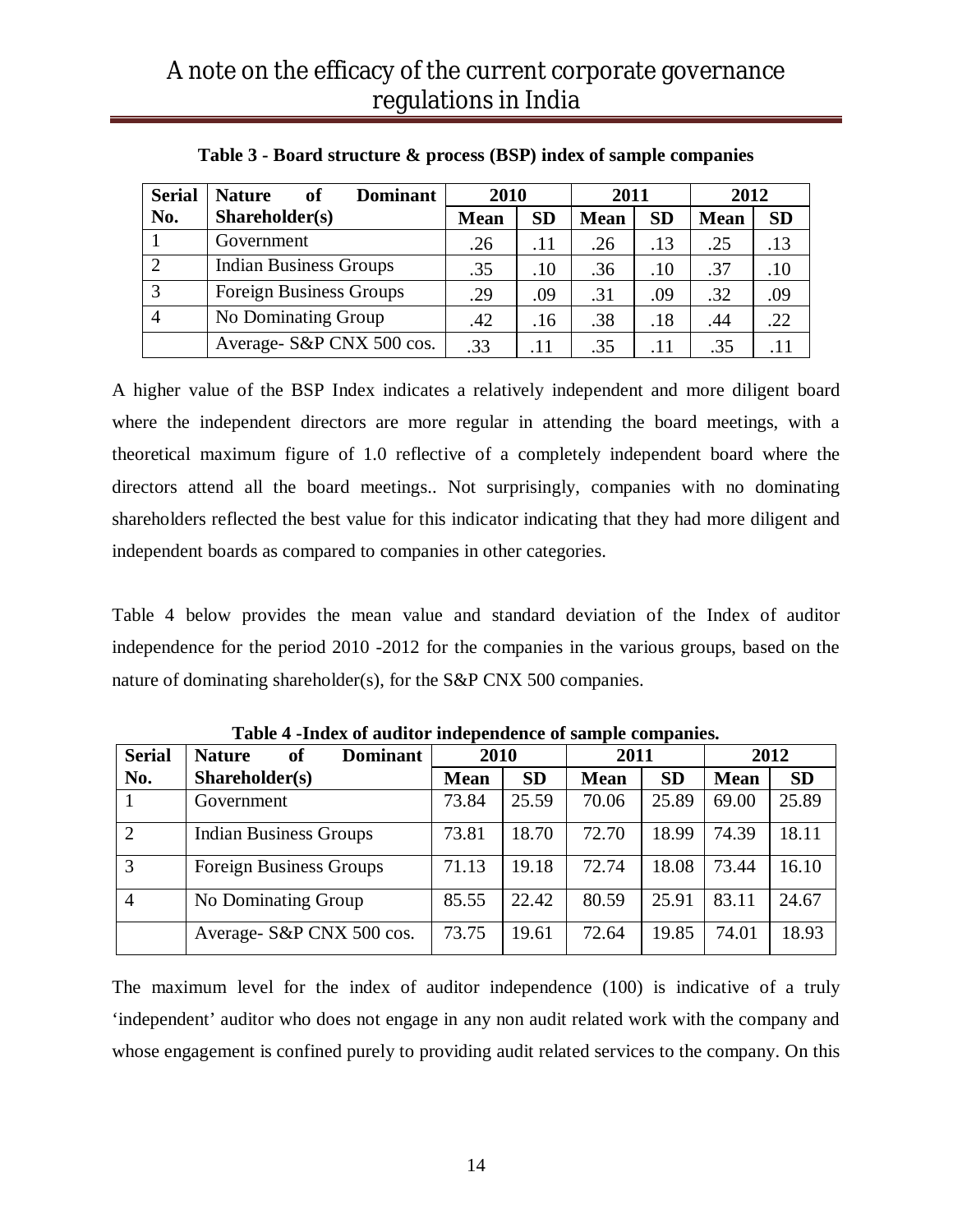parameter we find the auditors in companies that do not belong to any dominating group to be relatively more independent as compared to the auditors of companies in other categories.

Table 5 below provides the mean value and standard deviation of the Index of related party transactions for the period 2010-2012 for the companies in the various groups, based on the nature of dominating shareholder(s), for the S&P CNX 500 companies.

| <b>Sl</b>      | <b>Dominant</b><br><b>Nature</b><br><b>of</b> |             | 2010      | 2011        |           | 2012        |           |
|----------------|-----------------------------------------------|-------------|-----------|-------------|-----------|-------------|-----------|
| No.            | Shareholder(s)                                | <b>Mean</b> | <b>SD</b> | <b>Mean</b> | <b>SD</b> | <b>Mean</b> | <b>SD</b> |
|                | Government                                    | 2.13        | 5.73      | 2.71        | 6.54      | 3.63        | 9.37      |
| 2              | <b>Indian Business Groups</b>                 | 8.64        | 12.62     | 11.10       | 16.60     | 10.71       | 15.26     |
| 3              | <b>Foreign Business Groups</b>                | 12.84       | 12.52     | 12.24       | 10.52     | 13.49       | 11.27     |
| $\overline{4}$ | No Dominating Group                           | 3.45        | 6.23      | 4.46        | 8.39      | 8.54        | 22.36     |
|                | Average for S&P CNX 500 cos.                  | 8.46        | 12.27     | 10.23       | 15.24     | 10.36       | 14.75     |

**Table 5- Index of related party transactions of sample companies**

A higher level of the Index of Related Party transaction is indicative of a higher level of dealings with group companies and associates and, unless controlled, provides an opportunity for tunneling of profits to/from group companies. Not unexpectedly we find that index of related party transactions is higher for companies that have foreign business groups and Indian business groups as their dominating shareholders.

Table 6 below provides the mean value and standard deviation of firm performance (measured by Tobin's Q) for the period 2010-2012 for the companies in the various groups, based on the nature of dominating shareholder(s), for the S&P CNX 500 companies, while Table 7 below provides the mean value and standard deviation of firm performance (measured by Return on Assets) for the period 2010-2012 for the companies in the various groups, based on the nature of dominating shareholder (s), for the S&P CNX 500 companies.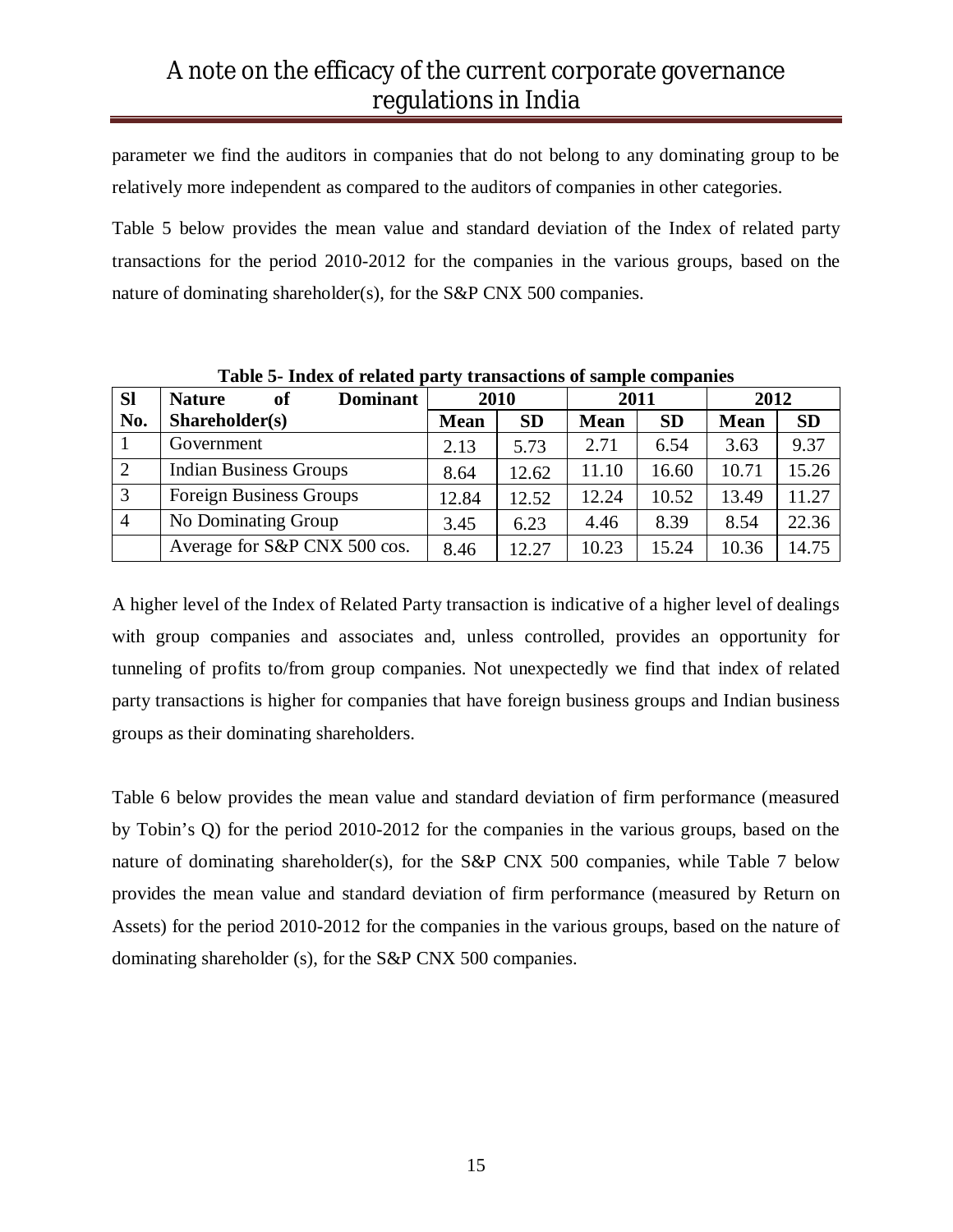| <b>SI</b>      | <b>Dominant</b><br><b>Nature</b><br>of |             | 2010      |             | 2011      |             | 2012      |
|----------------|----------------------------------------|-------------|-----------|-------------|-----------|-------------|-----------|
| No.            | Shareholder(s)                         | <b>Mean</b> | <b>SD</b> | <b>Mean</b> | <b>SD</b> | <b>Mean</b> | <b>SD</b> |
|                | Government                             | .88         | 1.13      | 1.34        | 1.15      | 1.18        | 1.02      |
| 2              | <b>Indian Business Groups</b>          | 1.61        | 2.00      | 1.74        | 1.63      | 1.53        | 1,63      |
| 3              | <b>Foreign Business Groups</b>         | 2.56        | 1.85      | 2.76        | 1.89      | 2.92        | 2.69      |
| $\overline{4}$ | No Dominating Group                    | .87         | 1.27      | 1.5         | 1.28      | 1.56        | 1.47      |
|                | Average for S&P CNX 500 cos.           | 1.57        | 1.59      | 1.82        | 1.66      | 1.67        | .80       |

**Table 6-Firm Performance (measured by Tobin's Q) of sample companies** 

.

**Table 7 -Firm Performance (measured by ROA) of sample companies**

| <b>SI</b>      | <b>Nature</b><br><b>Dominant</b><br>of |             | 2010      | 2011        |           | 2012        |           |
|----------------|----------------------------------------|-------------|-----------|-------------|-----------|-------------|-----------|
| No.            | Shareholder(s)                         | <b>Mean</b> | <b>SD</b> | <b>Mean</b> | <b>SD</b> | <b>Mean</b> | <b>SD</b> |
|                | Government                             | 4.35        | 6.10      | 4.82        | 6.29      | 5.49        | 7.47      |
| $\sqrt{2}$     | <b>Indian Business Groups</b>          | 7.36        | 7.19      | 7.00        | 7.14      | 5.64        | 7.98      |
| $\overline{3}$ | <b>Foreign Business Groups</b>         | 11.84       | 8.87      | 12.04       | 9.30      | 8.96        | 11.71     |
| $\overline{4}$ | No Dominating Group                    | 4.54        | 5.91      | 4.47        | 6.00      | 4.4         | 6.52      |
|                | Average for S&P CNX 500 cos.           | 7.44        | 6.74      | 7.37        | 7.59      | 6.00        | 8.50      |

The performance of firms that are dominated by foreign groups and Indian groups is consistently better as compared to the performance of companies that have Government as the dominating group. This could be attributed to the sharper focus in foreign group and Indian group dominated firms towards firm performance.

Tables 3-5 above give the mean values for the key corporate governance parameters (board structure & process, index of auditor independence and index of related party transactions), across the four groups of companies ,categorized based on the nature of the dominant shareholder (s), and the next step in investigation was to test whether the differences, in the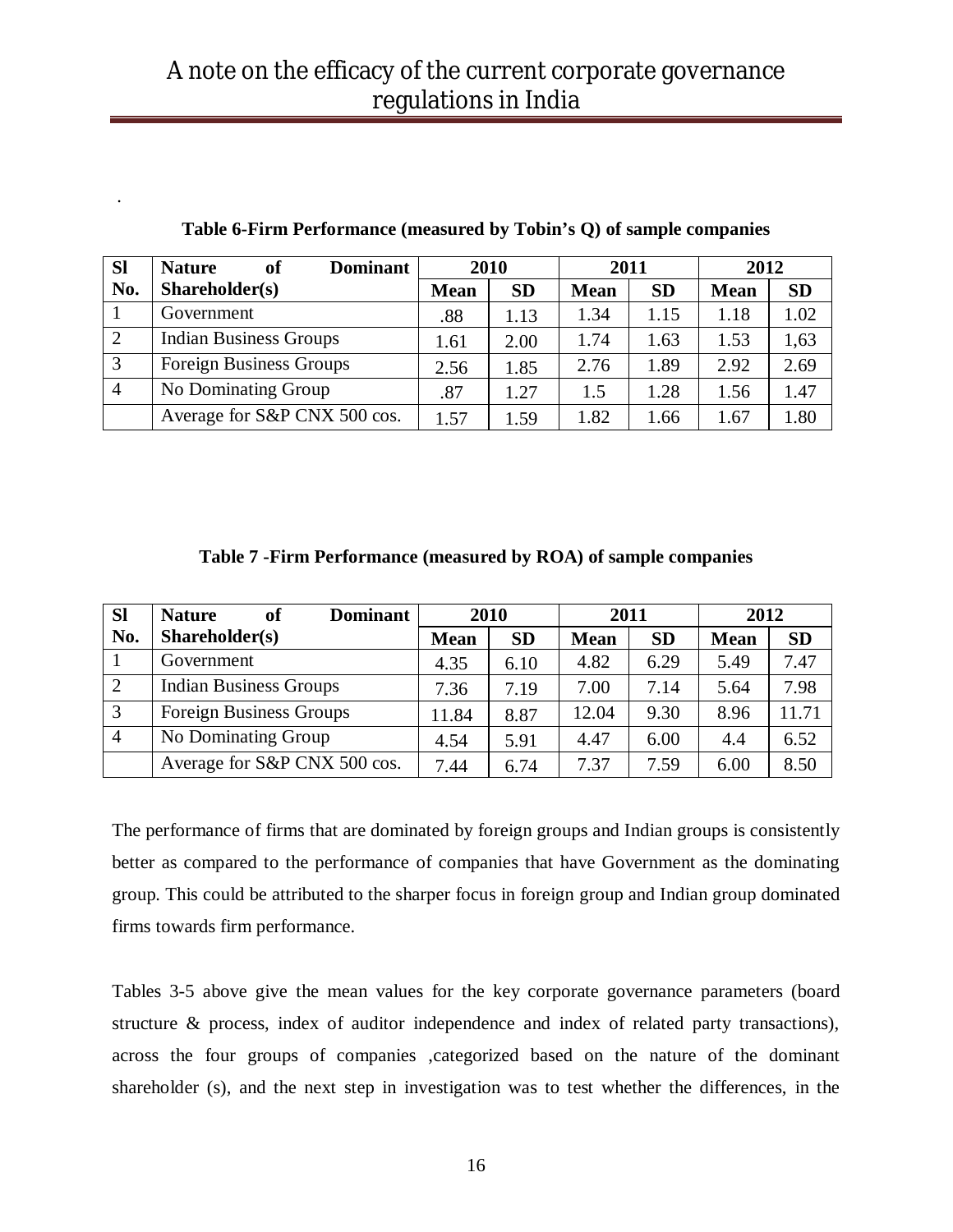corporate governance parameters (across the groups), were statistically significant. Likewise Tables 6 and 7 reflect the mean value of the firm performance (measured by Tobin's Q and ROA) across companies in different categories, classified based on the nature of dominating shareholder (s), and it needed to be examined whether the differences in the two firm performance parameters were significant across the four categories of firms.

However, prior to running any statistical tests of significance to check whether or not the differences across the four groups are statistically significant or not, the data (for the years 2010- 2012) on corporate governance parameters (board structure and process, auditor's independence and index of related party transactions) and firm performance was tested for normality and it was observed that the results from both the Kolmogorov –Smirnov Test and the Shaprio -Wilk Test were significant at  $p<0.05$  level indicating that these parameters were not likely to conform to a normal distribution. Since the study uses 'real world' data, where companies are expected to gravitate towards desired financial norms/objectives, the parameters are, more likely than not, expected to follow a skewed or other forms of non-normal distribution.

The non parametric nature of the data is not surprising; yet we made no attempt to normalize the data or even remove the outliers. While the transformation of the variables (to linear forms) was a possible course of action, this option was not considered as such transformations are usually accompanied by a serious loss of the ability to interpret the results meaningfully, De Coster (2001).

The non parametric one way ANOVA test, the Kruskal Wallis (KW) Test across k samples, was applied to evaluate whether the differences among the companies in the four groups in respect of the three corporate governance parameters and the two firm performance parameters was significant. Testing for significance was done for each of the three years using the asymptotic method as well as the monte - carlo method.

The year wise results from the KW Test are presented in Tables 6-8.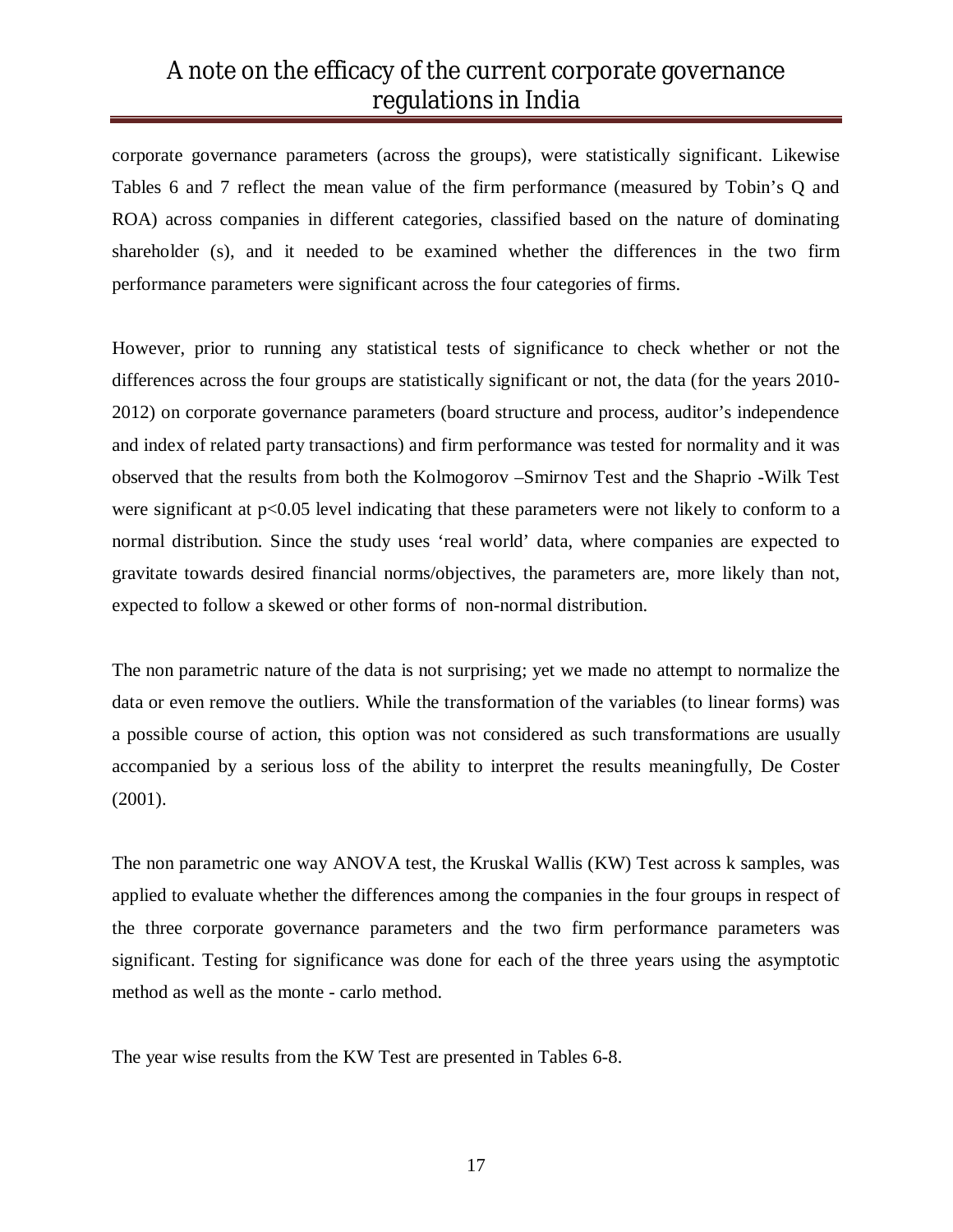|                                           |                   |                | <b>Board</b><br><b>Structure</b><br>&<br><b>Process</b> | <b>Index of</b><br><b>Auditor</b><br>Independence            | <b>Index of</b><br><b>Related</b><br><b>Party</b><br><b>Transacti</b> | Tobin'<br>s Q     | Return<br>on Assets |  |
|-------------------------------------------|-------------------|----------------|---------------------------------------------------------|--------------------------------------------------------------|-----------------------------------------------------------------------|-------------------|---------------------|--|
| Chi-Square                                |                   | 42.095         | 6.666                                                   | ons<br>69.851                                                | 53.673                                                                | 30.971            |                     |  |
| df                                        |                   |                | 3                                                       | 3                                                            | 3                                                                     | $\mathcal{R}$     | 3                   |  |
| Asymp. Sig.                               |                   |                | .000 <sup>c</sup>                                       | .083                                                         | .000 <sup>c</sup>                                                     | .000 <sup>c</sup> | .000 <sup>c</sup>   |  |
| Monte Carlo Sig.                          |                   |                | .000 <sup>d</sup>                                       | .076 <sup>d</sup>                                            | .000 <sup>d</sup>                                                     | .000 <sup>d</sup> | .000 <sup>d</sup>   |  |
| Sig.                                      | 99%<br>Confidence | Lower<br>Bound | .000                                                    | .069                                                         | .000                                                                  | .000              | .000                |  |
|                                           | Interval          | Upper<br>Bound | .000                                                    | .083                                                         | .000                                                                  | .000              | .000                |  |
| a. Kruskal Wallis Test                    |                   |                |                                                         |                                                              |                                                                       |                   |                     |  |
| b. Grouping Variable: Nature of Ownership |                   |                |                                                         |                                                              |                                                                       |                   |                     |  |
| c. Significant at $p<0.05$ level          |                   |                |                                                         |                                                              |                                                                       |                   |                     |  |
|                                           |                   |                |                                                         | d. Based on 10000 sampled tables with starting seed 2000000. |                                                                       |                   |                     |  |

## **Table 6- KW Test-year 2010- Test Statisticsa,b**

**Table 7- KW Test-year 2011- Test Statisticsa,b**

|                                           |                                  |       | <b>Board</b><br><b>Structure</b> | <b>Index of</b><br><b>Auditor</b>                            | <b>Index of</b><br><b>Related</b> | Tobin'<br>s Q     | <b>Return</b><br>on Assets |  |  |  |
|-------------------------------------------|----------------------------------|-------|----------------------------------|--------------------------------------------------------------|-----------------------------------|-------------------|----------------------------|--|--|--|
|                                           |                                  |       | & process                        | Independenc<br>e                                             | Party<br><b>Transaction</b>       |                   |                            |  |  |  |
|                                           |                                  |       |                                  |                                                              | s                                 |                   |                            |  |  |  |
| Chi-Square                                |                                  |       | 42.414                           | 3.178                                                        | 66.803                            | 46.476            | 31.526                     |  |  |  |
| df                                        |                                  |       |                                  | 3                                                            |                                   | 3                 | 3                          |  |  |  |
| Asymp. Sig.                               |                                  |       | .000 <sup>c</sup>                | .365                                                         | .000 <sup>c</sup>                 | .000 <sup>c</sup> | .000 <sup>c</sup>          |  |  |  |
| Monte Carlo                               | Sig.                             |       | .000 <sup>d</sup>                | $.363^{\rm d}$                                               | .000 <sup>d</sup>                 | .000 <sup>d</sup> | .000 <sup>d</sup>          |  |  |  |
| Sig.                                      | 99%                              | Lower | .000                             | .351                                                         | .000                              | .000              | .000                       |  |  |  |
|                                           | Confidenc                        | Bound |                                  |                                                              |                                   |                   |                            |  |  |  |
|                                           | e Interval                       | Upper | .000                             | .375                                                         | .000                              | .000              | .000                       |  |  |  |
|                                           |                                  | Bound |                                  |                                                              |                                   |                   |                            |  |  |  |
| a. Kruskal Wallis Test                    |                                  |       |                                  |                                                              |                                   |                   |                            |  |  |  |
| b. Grouping Variable: Nature of ownership |                                  |       |                                  |                                                              |                                   |                   |                            |  |  |  |
|                                           | c. Significant at $p<0.05$ level |       |                                  |                                                              |                                   |                   |                            |  |  |  |
|                                           |                                  |       |                                  | d. Based on 10000 sampled tables with starting seed 2000000. |                                   |                   |                            |  |  |  |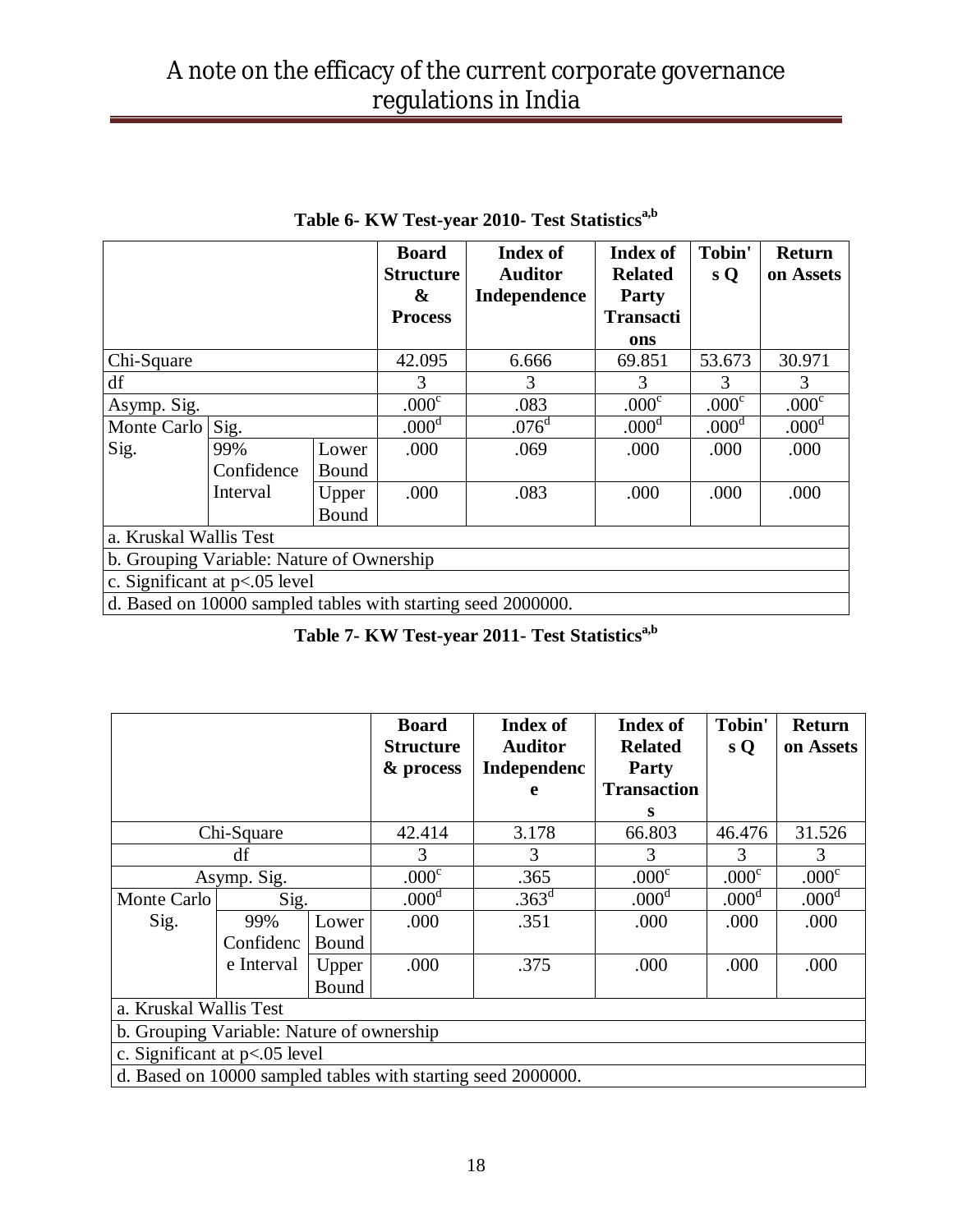|                                                              |                  |                | <b>Return</b><br>on Assets | Tobin's<br>Q      | <b>Board</b><br>structure<br>&<br><b>Process</b> | <b>Index of</b><br><b>Auditor</b><br>Independenc<br>e | <b>Index of</b><br><b>Related</b><br>Party<br><b>Transaction</b><br>S |  |  |
|--------------------------------------------------------------|------------------|----------------|----------------------------|-------------------|--------------------------------------------------|-------------------------------------------------------|-----------------------------------------------------------------------|--|--|
| Chi-Square                                                   |                  |                | 16.380                     | 47.722            | 48.600                                           | 5.924                                                 | 61.200                                                                |  |  |
| df                                                           |                  |                | 3                          | $\mathcal{F}$     | $\mathcal{R}$                                    | 3                                                     | 3                                                                     |  |  |
| Asymp. Sig.                                                  |                  |                | .001 <sup>c</sup>          | .000 <sup>c</sup> | .000 <sup>c</sup>                                | .115                                                  | .000 <sup>c</sup>                                                     |  |  |
| Monte Carlo                                                  | Sig.             |                | .001 <sup>d</sup>          | .000 <sup>d</sup> | .000 <sup>d</sup>                                | $.114^{d}$                                            | .000 <sup>d</sup>                                                     |  |  |
| Sig.                                                         | 99%<br>Confidenc | Lower<br>Bound | .000                       | .000              | .000                                             | .106                                                  | .000                                                                  |  |  |
|                                                              | e Interval       | Upper<br>Bound | .001                       | .000              | .000                                             | .122                                                  | .000                                                                  |  |  |
| a. Kruskal Wallis Test                                       |                  |                |                            |                   |                                                  |                                                       |                                                                       |  |  |
| b. Grouping Variable: Nature of ownership                    |                  |                |                            |                   |                                                  |                                                       |                                                                       |  |  |
| c. Significant at p<.05 level                                |                  |                |                            |                   |                                                  |                                                       |                                                                       |  |  |
| d. Based on 10000 sampled tables with starting seed 2000000. |                  |                |                            |                   |                                                  |                                                       |                                                                       |  |  |

### **Table 8- KW Test-year 2012- Test Statisticsa,b**

The summarized output for the Kruskal–Wallis test for the years 2010-2012 is presented in Table 9 below;

|  |  |  | Table 9- KW Test-years 2010-2012- Test Statistics a,b,c |
|--|--|--|---------------------------------------------------------|
|--|--|--|---------------------------------------------------------|

| <b>Serial No.</b> | <b>Corp Gov characteristic</b>             | 2010    | 2011    | 2012    |
|-------------------|--------------------------------------------|---------|---------|---------|
|                   | <b>Board Structure &amp; Process</b>       | $.000*$ | $.000*$ | $.000*$ |
|                   | Index of Auditor Independence              | .083    | .365    | .115    |
|                   | <b>Index of Related Party Transactions</b> | $.000*$ | $.000*$ | $.000*$ |
|                   | Tobin's Q                                  | $.000*$ | $.000*$ | $.000*$ |
|                   | <b>ROA</b>                                 | $.000*$ | $.000*$ | $000*$  |

a. KW Test

b. Significant at  $p < 0.05$  level;

c. Grouping Variable: Nature of dominant shareholder ownership.

While the differences in the characteristics of board structure and process and the index of related party transactions are significant across the four categories of firms ,classified on the basis of the nature of dominant shareholder (s), no significant difference exists in respect of the index of auditor's independence across the four firm categories. Additionally, significant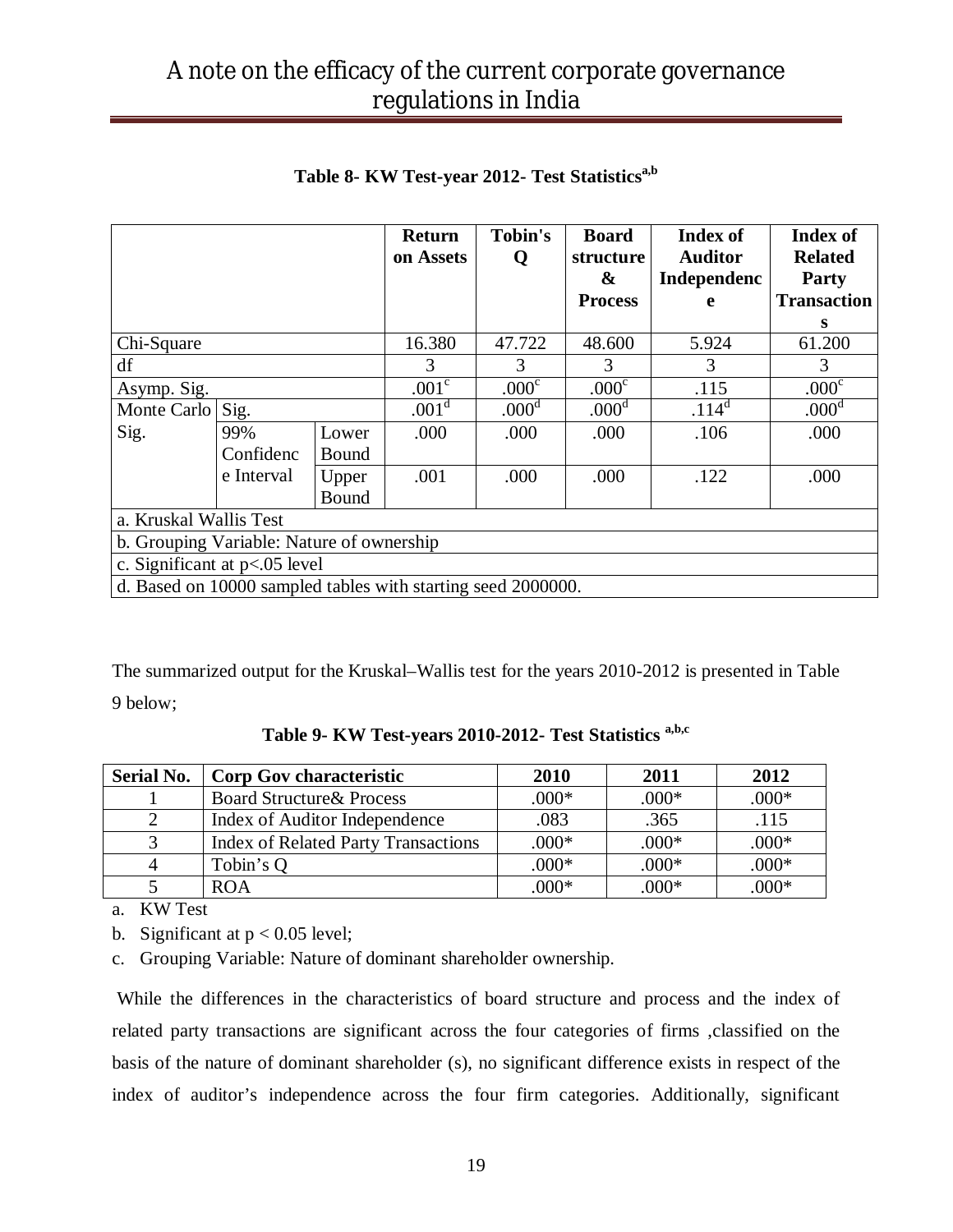difference was observed in firm performance (measured by Tobin's Q & ROA) across the four categories of firms.

Furthermore, as reported in Tables 6 to 8, the Kruskal Wallis Test, conducted using the monte carlo method (based on 10,000 sampled tables), also gave similar results as the asymptotic test.

As a post hoc study, the above analysis was extended by conducting a pair wise KW test to identify significant difference on corporate governance and firm performance indicators between groups ,based on the nature of dominant shareholder(s), taken two at a time. A total of  ${}^{4}C_{2}$ combinations (=6) are possible (for pair wise comparisons) and the post hoc analysis was conducted for all possible six combinations of categories for the three corporate governance variables and two firm performance variables across the three years.

The findings, on whether or not the pair wise differences are significant (at  $p<0.5$  level), are summarized in Table 10 below.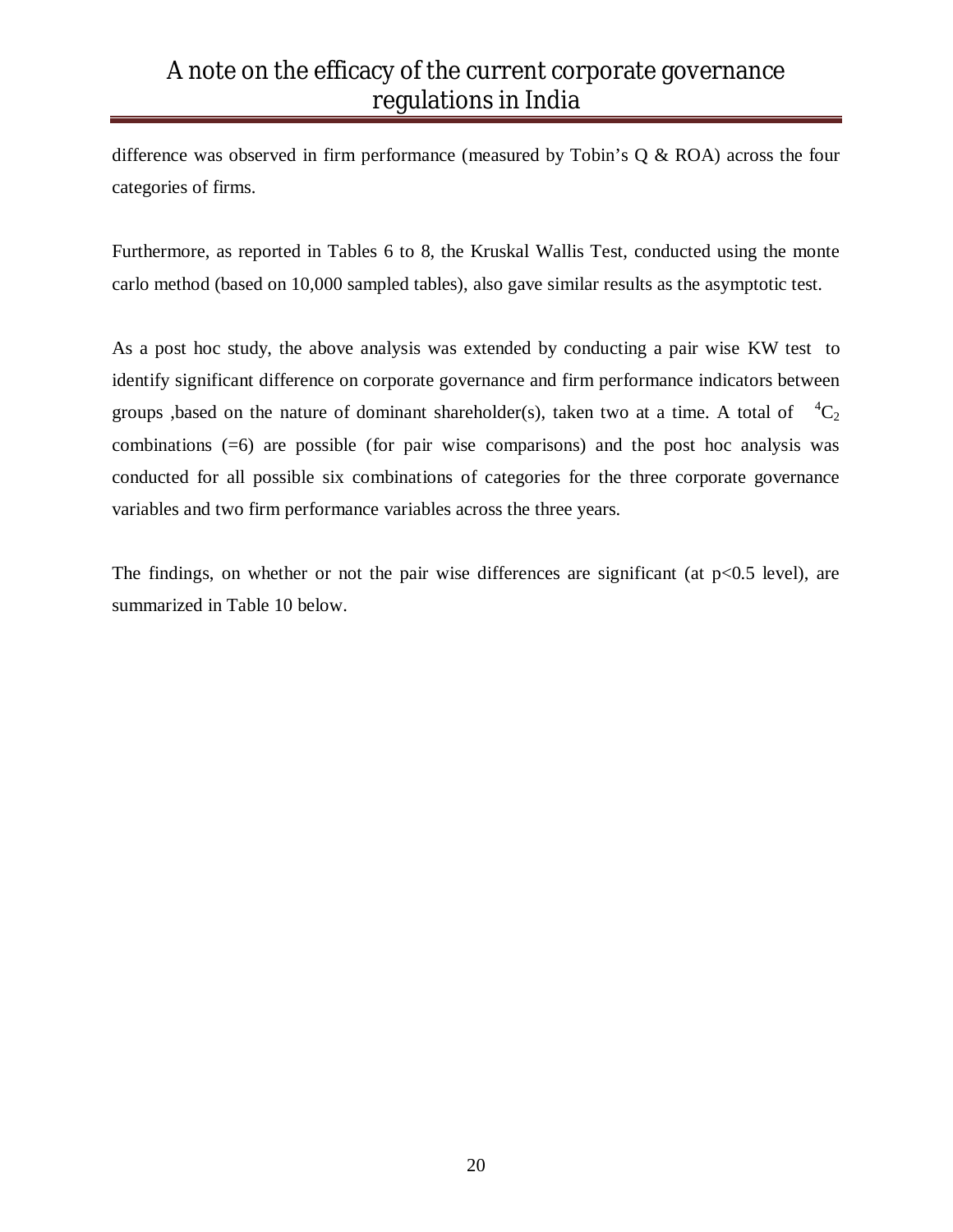### **Table 10- KW Test –years 2010-2012- comparing corporate governance and firm performance parameters across firm categories (taken two at a time)**

| SI              | Comparison across the                                                  |                                            | 2010    | 2011    | 2012    |
|-----------------|------------------------------------------------------------------------|--------------------------------------------|---------|---------|---------|
| N <sub>0</sub>  | following categories                                                   |                                            |         |         |         |
| $\mathbf{1}$    | Government dominated<br>firms and Indian group<br>dominated firms      | <b>Board Structure &amp; Process</b>       | $.000*$ | $.000*$ | $.000*$ |
| $\overline{2}$  |                                                                        | Index of Auditor Independence              | .653    | .691    | .304    |
| 3               |                                                                        | <b>Index of Related Party Transactions</b> | $.000*$ | $.000*$ | $.000*$ |
| 4               |                                                                        | Tobin's Q                                  | $.000*$ | $.005*$ | .476    |
| $\overline{5}$  |                                                                        | ROA                                        | $.002*$ | .199    | .429    |
| $\overline{6}$  | dominated<br>Government<br>firms and Foreign group<br>dominated firms  | <b>Board Structure &amp; Process</b>       | .095    | $.030*$ | $.002*$ |
| $\overline{7}$  |                                                                        | Index of Auditor Independence              | .296    | .868    | .417    |
| $\overline{8}$  |                                                                        | <b>Index of Related Party Transactions</b> | $.000*$ | $000*$  | $.000*$ |
| $\overline{9}$  |                                                                        | Tobin's Q                                  | $.000*$ | $.000*$ | $.005*$ |
| $\overline{10}$ |                                                                        | <b>ROA</b>                                 | $.000*$ | $.000*$ | $.000*$ |
| $\overline{11}$ | Government dominated<br>firms and firms with no<br>dominating groups   | <b>Board Structure &amp; Process</b>       | $.001*$ | $.045*$ | $.006*$ |
| $\overline{12}$ |                                                                        | Index of Auditor Independence              | .249    | .240    | .098    |
| $\overline{13}$ |                                                                        | <b>Index of Related Party Transactions</b> | $.042*$ | $.024*$ | .478    |
| $\overline{14}$ |                                                                        | Tobin's Q                                  | .858    | .542    | .596    |
| $\overline{15}$ |                                                                        | <b>ROA</b>                                 | .466    | .459    | .084    |
| $\overline{16}$ | Indian group dominated<br>firms and Foreign group<br>dominated firms   | <b>Board Structure &amp; Process</b>       | $.000*$ | $.000*$ | $.000*$ |
| 17              |                                                                        | Index of Auditor Independence              | .305    | .925    | .515    |
| $\overline{18}$ |                                                                        | <b>Index of Related Party Transactions</b> | $.000*$ | $.002*$ | $.001*$ |
| $\overline{19}$ |                                                                        | Tobin's Q                                  | $.000*$ | $.000*$ | $.000*$ |
| $\overline{20}$ |                                                                        | <b>ROA</b>                                 | $.000*$ | $.000*$ | $.000*$ |
| $\overline{21}$ | Indian group dominated<br>firms and firms with no<br>dominating groups | <b>Board Structure &amp; Process</b>       | .127    | .672    | .291    |
| $\overline{22}$ |                                                                        | Index of Auditor Independence              | $.021*$ | .076    | $.031*$ |
| 23              |                                                                        | <b>Index of Related Party Transactions</b> | $.042*$ | .913    | $.018*$ |
| $\overline{24}$ |                                                                        | Tobin's Q                                  | $.011*$ | $.026*$ | .144    |
| $\overline{25}$ |                                                                        | <b>ROA</b>                                 | $.034*$ | $.042*$ | .452    |
| $\overline{26}$ |                                                                        | <b>Board Structure &amp; Process</b>       | $.002*$ | .308    | .088    |
| $\overline{27}$ | Foreign group dominated                                                | Index of Auditor Independence              | $.010*$ | .076    | .038*   |
| $\overline{28}$ | firms and firms with no<br>dominating groups                           | <b>Index of Related Party Transactions</b> | $.001*$ | $.002*$ | $.001*$ |
| 29              |                                                                        | Tobin's Q                                  | $.000*$ | $.002*$ | $.010*$ |
| $\overline{30}$ |                                                                        | <b>ROA</b>                                 | $.002*$ | $.000*$ | $.003*$ |

Note:\* denotes significance at  $p<0.05$  level.

Grouping Variable: Nature of dominant shareholder ownership

The above table compares, across company groups (taken two at a time) the three corporate governance variables and the two firm performance parameters over a three year period; the results confirmed significant differences in firm performance (Tobin's Q and ROA) and two corporate governance parameters( board structure and process and index of related party transactions) tested across different years for paired comparison and found that in as many as 20 paired comparisons ( out of the possible 30 paired comparisons) the test for significance gave consistent result for all the three years of the cross sectional study.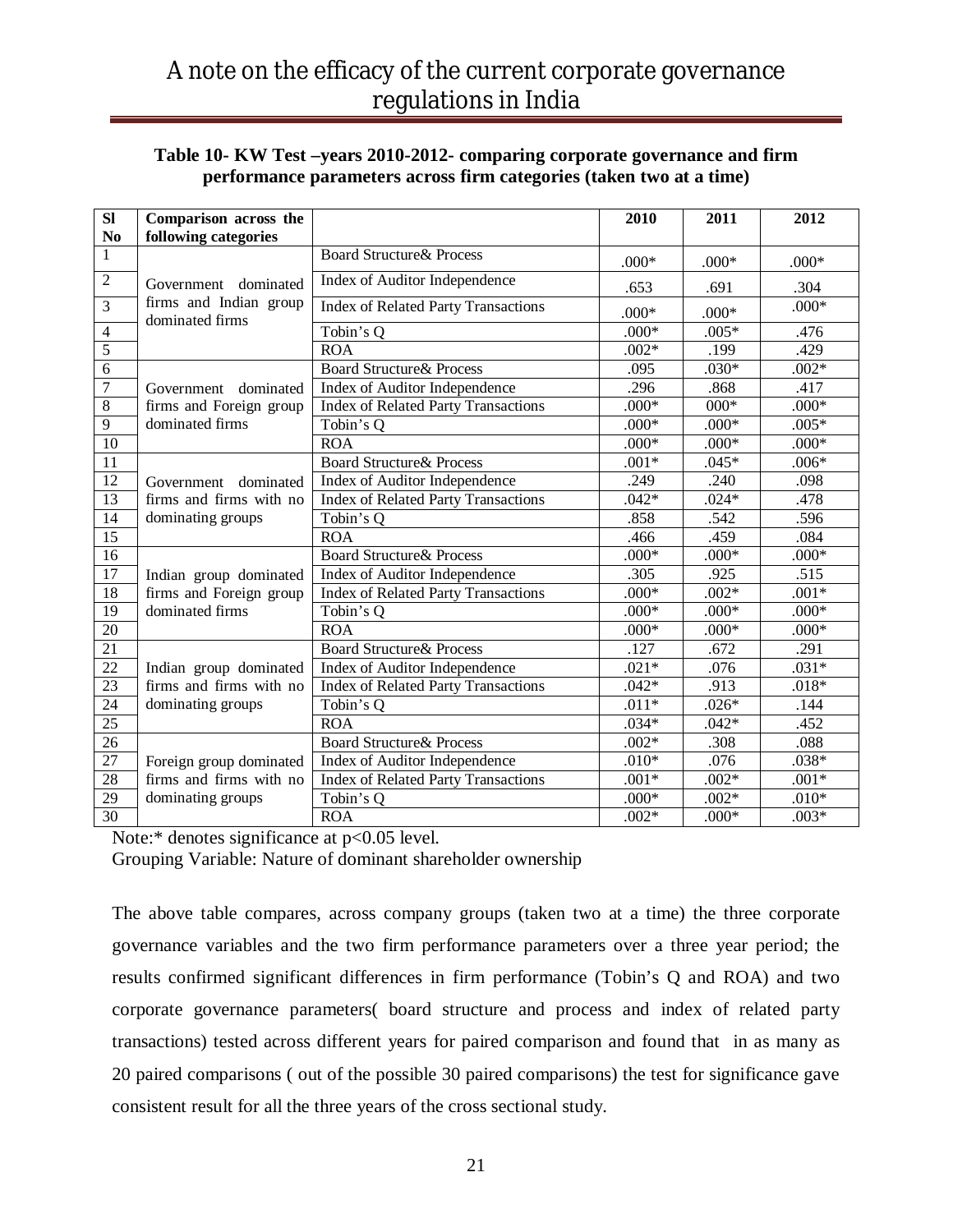The finding that there is significant difference in two of the three key corporate governance parameters (board structure and process, index of related party transactions) across the four groups of companies is an important conclusion from this study. This points to the need for evolving customized corporate governance policies, specifically directed at company groups that have similar dominant shareholder(s), instead of implementing a 'one size fits all' corporate governance measures across all companies uniformly. Mandating a universal standard for corporate governance that could be applied, across the board, for all companies in India, is unlikely to give the desired results and would remain a futile exercise.

Likewise, the significant difference in performance ( in respect of both- Tobin's Q as well as ROA) across the four categories of firms, classified on the basis of the nature of the dominating shareholder, points to a possible link between the nature of the dominating shareholder and firm performance that needs to be explored in greater detail for a fuller understanding of the relationship between the nature of dominant shareholder, key corporate governance characteristics and firm performance in the Indian context.

As in most emerging economies, Indian Companies are linked in some way or another to an economic group or conglomerate that exercises tight control over the firm and, as the findings of our study indicate, this very important linkage seems to impact not only the corporate governance characteristics of the firms but also its performance.

#### **VI. IMPLICATIONS FOR POLICY FORMULATION.**

Effectiveness of corporate governance regulations depend on having a robust policy that is not based on either popular perceptions or on common position (arrived at on the basis of the negotiation of the divergent views of various interest groups who are affected by the regulatory changes) or by transplanting alien concepts that may have worked elsewhere but which may not be suited to Indian situations. An effective policy must be based on robust theory and, before roll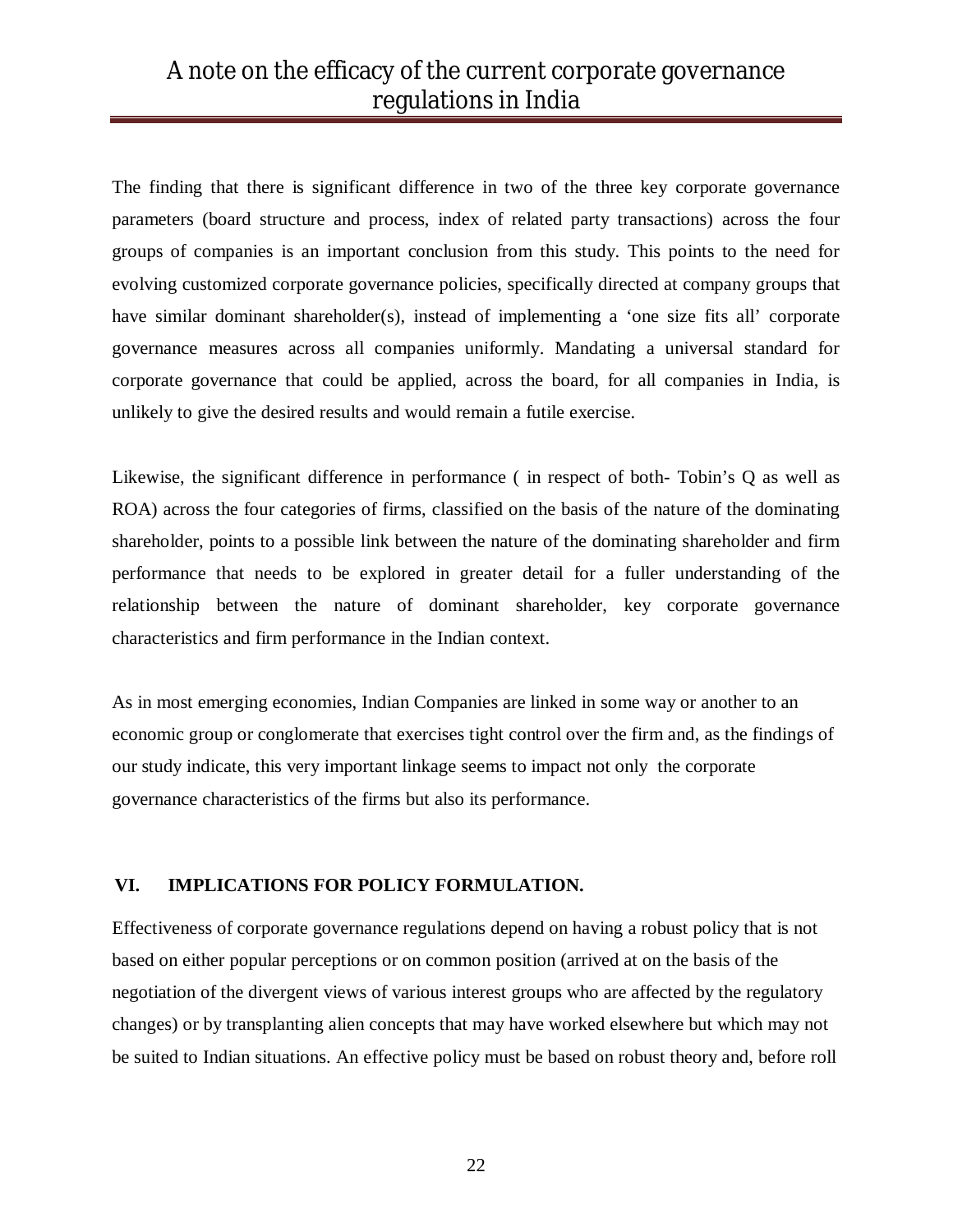out of policy, the prescriptions need to be empirically tested on actual conditions and their validity established.

Unfortunately in India, not only are the regulatory changes (in corporate governance) not rooted in sound theory but are based on borrowed Anglo Saxon concepts that have limited applicability in the Indian context.

Over the last two decades, significant steps have been taken by the regulatory authorities in India to enhance corporate governance measures in India; however, these developments have closely followed efforts in other jurisdictions such as the U.K. (the Cadbury Committee Report) and the U.S. (SOX). As pointed out by Varottil (2009) the measures adopted in India do not recognize the differences between the outsider systems of corporate governance (found in the U.S. and U.K.), from which concepts such as independent directors, audit committee and CEO/CFO certification have emerged, and the insider systems of corporate governance (found in India) into which they have been transplanted; unless these differences are factored in by the regulators, courts, industry and academia, there are likely be difficulties in implementation of the enhanced corporate governance measures and their assimilation within the Indian corporate ethos.

For instance, dominant shareholder(s), in Indian companies, by virtue of being able to muster a majority of shareholders present and voting on such resolution can not only control the appointment of every single director (including independent directors) and thereby determine the constitution of the entire board but also can influence the renewal of the term of directorship. Assuming that one of the purposes of the independent directors (in the new Companies Bill,2012) is to protect the interest of the minority shareholders from the actions of the controlling shareholders, such a purpose can hardly be achieved given the current matrix of director appointment, renewal and removal, Varrotil (2010), Sarkar (2009).

Research across different countries has shown that differing ownership characteristics of firms across the world have led to the creation of different governance structures and there is no "one size fits all" kind of governance structure that has universal applicability, La Porta, Lopez  $\&$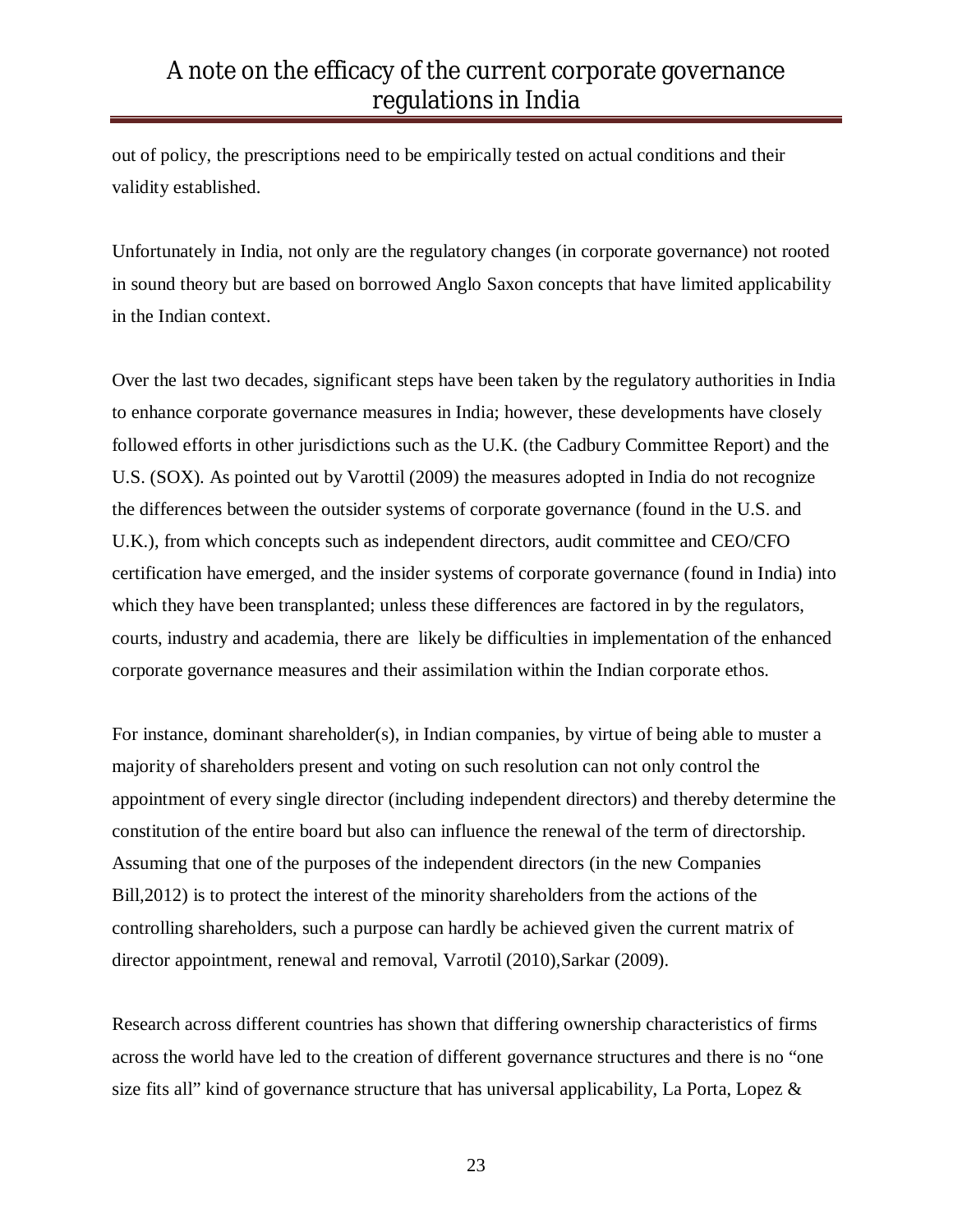Shleifer(1988); Claessens and Fan (2003), Klapper and Love (2002), Berglof and Claessens (2004), Singh and Zammit (2006), Maher and Andersson (1999).

The current approach, of implementing common, across the board solutions (largely based on transplanted solutions that are in use in the Anglo Saxon world) to improve corporate governance in India, is not likely to be effective as it suffers from two infirmities. Firstly, the current solutions do not satisfactorily address the issues arising from the prevalence of dominant shareholder(s) in India and, secondly, they fail to take into account the inherent differences in firms with different category of dominant shareholder(s). Clearly, the prescriptive corporate governance code being implemented does not address the real corporate issues in India and will not deliver the desired results.

What India needs is a home grown system of corporate governance, evolved from within, and implemented through focused solutions which recognizes the differences in corporate governance characteristics across firms with different dominant shareholder(s).

Satisfactory solutions to the corporate governance questions (in India) can be provided only through a better understanding of the peculiarities of the Indian business environment, its legal and cultural traditions and social structure, all of which would have an influence on the effectiveness of its corporate governance system. While some broad directions are emerging, which point to the future direction for corporate governance reforms, there is a need for greater research in this area, particularly with reference to the role played by the dominant shareholders, as that would help in determining the right answers to the corporate governance issues in India.

Holistic studies, which recognize the key influence of the nature of the dominating shareholder in Indian firms, would help to develop a more robust theory for corporate governance and provide a better understanding of the underlying issues that affect corporate governance in India. This, in turn, would help in evolving a framework for reforms that is appropriate to the Indian situation and ethos.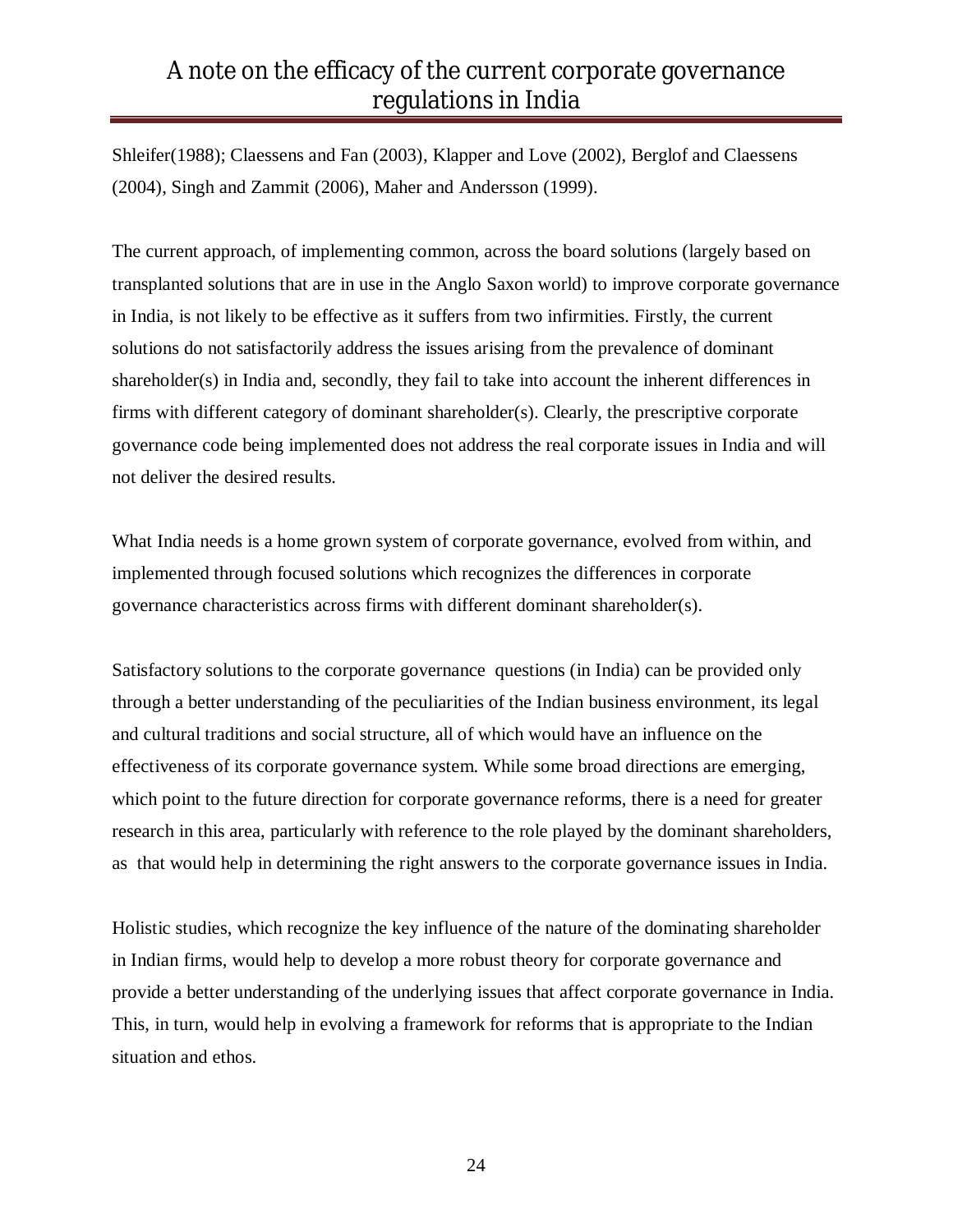Such corporate governance reforms would have much greater chance of success as compared to any ad hoc reform measures which do not have a robust understanding of the underlying basis.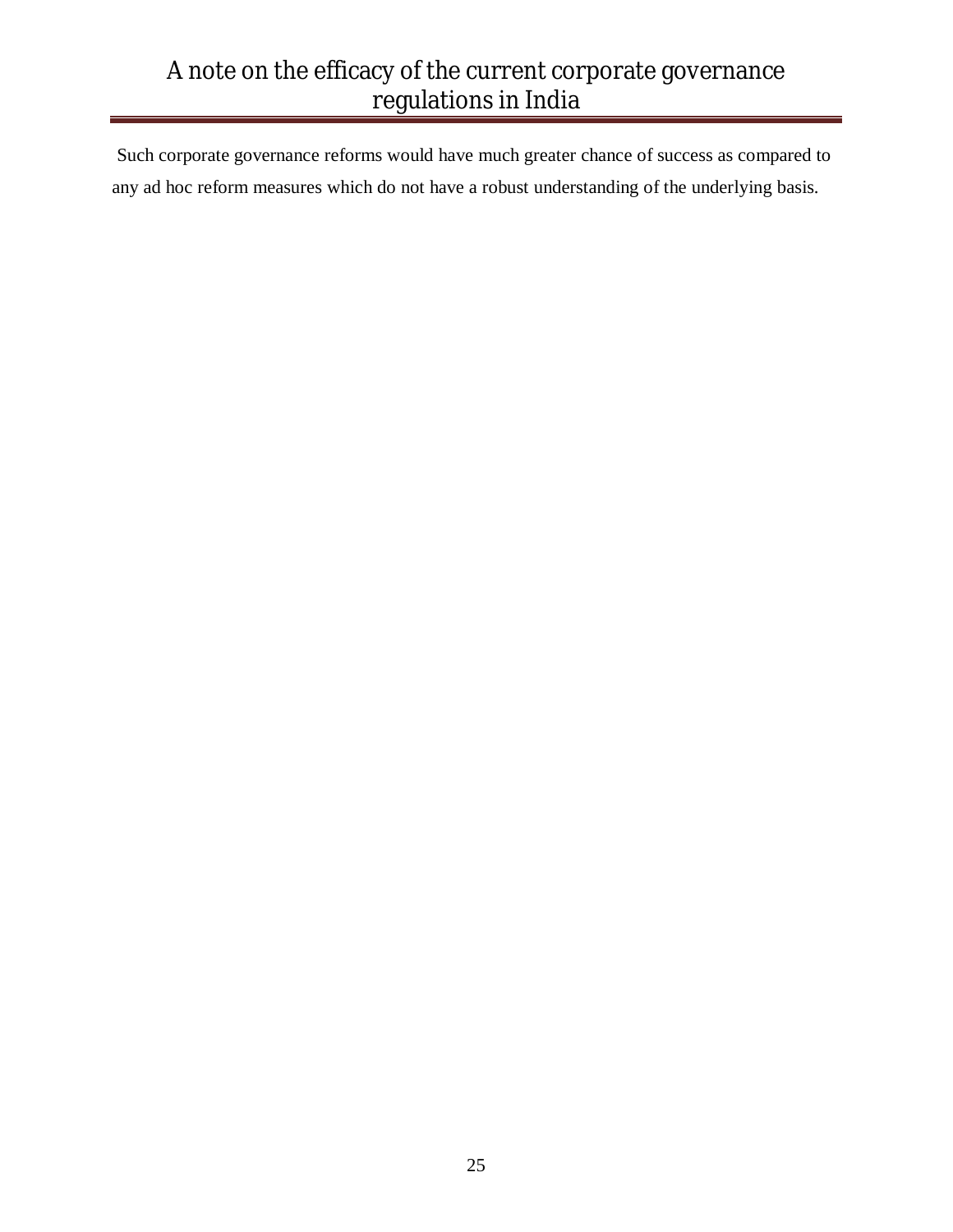#### **REFERENCES**

- Arcot, S. & Bruno, V. (2007). *One Size Does Not Fit All, After All: Evidence from Corporate Governance*. Paper presented at the 1<sup>st</sup> Annual Conference on Legal Studies. Available at http://papers.ssrn.com/sol3/papers.cfm?abstract\_id=887947.
- Ashbaugh, H., La Fond, R. & Mayhew, B. (2003). Do non audit services compromise auditor independence? Further evidence. *The Accounting Review, Vol. 78*, No. 3, 2003, pp. 611- 639.
- Bajaj, R. (2004). *Competing with the best in the world*. Speech at the BMA Golden Jubilee Lecture, 15th December 2004. Available at http://bajajauto.com/pressrelease/chaimanspeechbma.pdf.
- Balasubramanian, B., Black, B. & Khanna, V. (2008). *Firm-Level corporate governance in emerging markets: A case study of India.* ECGI Law Working Paper 119/2009. Available at SSRN: <http://ssrn.com/abstract=992529>.
- Banaji, J. & Mody, G. (2001). *Corporate governance and the Indian private sector*. QEH Working Paper 73. QEHWPS 73.
- Bebchuk, L., Cohen, A. & Ferrell, A. (2004). What matters in corporate governance? *Review of Financial Studies, Vol. 22,* No. 2, pp. 783-827. Available at SSRN: http://ssrn.com/abstract=593423 or http://dx.doi.org/10.2139/ssrn.593423.
- Bebchuk, L., & Hamdani, A. (2009). The elusive quest for global governance standards. *University of Pennsylvania Law Review, Vol. 157*, pp.1263-1316.
- Berglöf, E. & Claessens, S. (2004). Enforcement and corporate governance. *World Bank Policy Research Working Paper No. 3409.* Available at SSRN: http://ssrn.com/abstract=625286
- Bertrand, M., Mehta, P. & Mullainathan, S. (2002). Ferreting out tunneling: An application to Indian business groups. *The Quarterly Journal of Economics, Vol. 117*, No. 1, pp.121-148.
- Bhagat, S., Bolton, B. & Romano, R. (2008). The Promise and Perils of Corporate Governance Indices, *Columbia Law Review, vol. 108*, pp.1803-1882.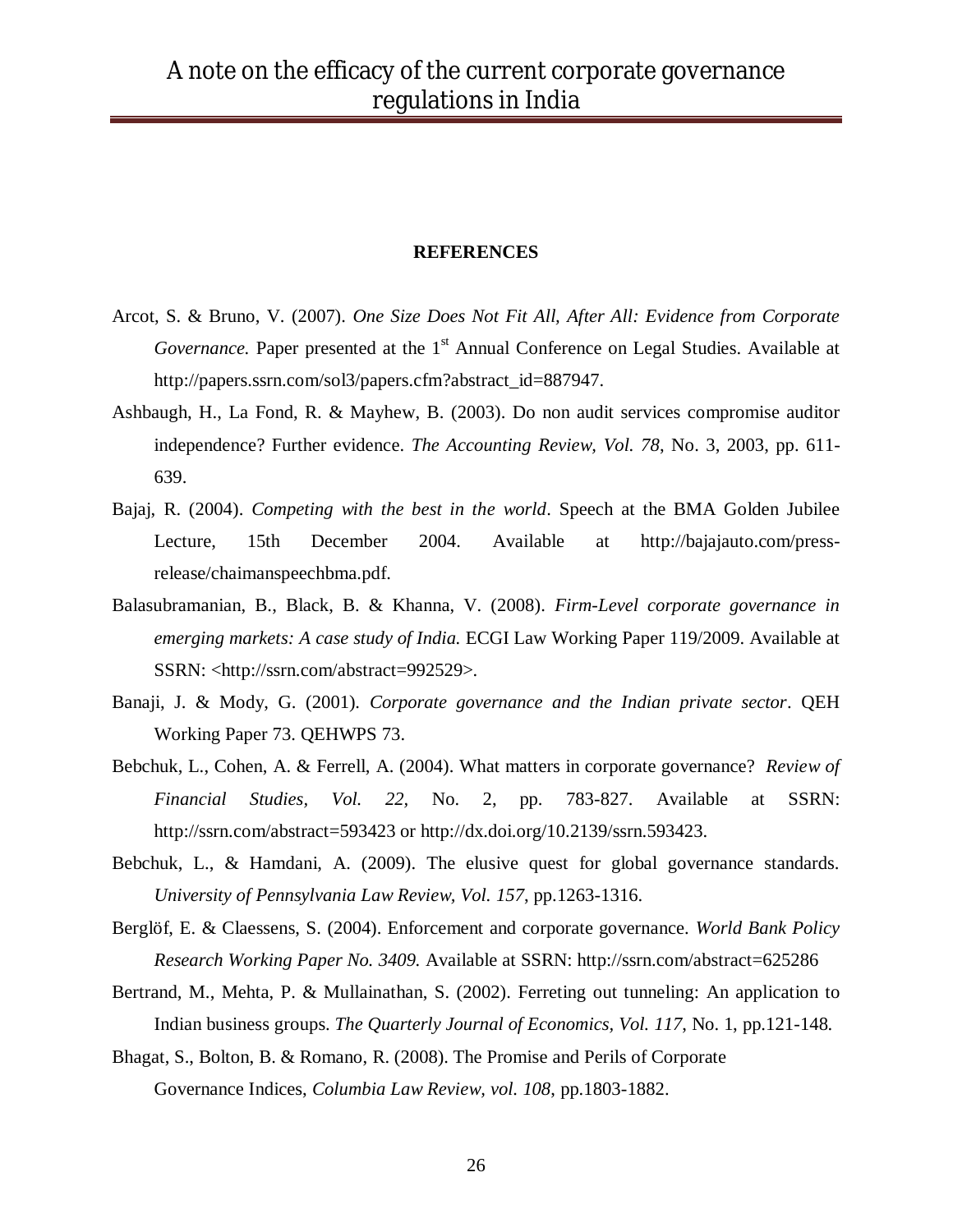- Bhaumik, S.& Gregoriou,A. (2009). Family ownership, tunneling and earnings management: A review of the literature. *William Davidson Institute Working Paper Number 954*.
- Black, B. & Khanna, V. (2007). Can corporate governance reforms increase firm's market value – Evidence from India? *Finance working Paper Series No. 159/2007; European Corporate Governance Institute*. Available at SSRN: http://ssrn.com/abstract=914440
- Brown, L. & Caylor, M. (2004). *Corporate governance and firm performance*. Available at SSRN: http://ssrn.com/abstract=586423 or http://dx.doi.org/10.2139/ssrn.586423.
- Chakrabarti, R., Megginson.W. & Yadav,P.(2007). Corporate governance in India. *CFR Working Paper 08-02*. Center for Financial Research, Cologne, Germany.
- Claessens, S. and Fan, Joseph P.H. (2003). Corporate Governance in Asia: A Survey. *International Review of Finance, January 2003.*
- Companies Bill. (2012). Companies Bill 2012. Retrieved on May 11, 2013 from http://www.mca.gov.in/
- Coombes, P. & Watson, M. (2000). Three surveys on corporate governance. *The M Kinsey Quarterly 2000, No.4,* pp.74-77.
- Dalal, Sucheta. (2005).*Is Reliance rewriting rules of corporate governance*. Retrieved on 10th May 2013 from www.suchetadalal.com.
- Demsetz, H. & Lehn, K. (1985).The structure of corporate ownership: Causes and consequences. *Journal of Political Economy, Volume 93*, Number 6, pp.1155-1177.
- Frankel, R. M., Johnson, M. F. and Nelson, K. K., (2002), The relation between auditors fees for non audit services and earnings quality. *The Accounting Review, vol. 77* (Supplement), pp. 71-105.
- Godrej, Adi B. (2005, January). The Family Concern. *Business Today.*
- Gompers, P.A., Ishii, J. L. & Metrick, A. (2003); Corporate Governance & Equity Prices; *Quarterly Journal of Economics 118(1),* pp. 107-156, February 2003.
- Gordon, E. A., Henry, E. and Palia, D. (2004), *Determinants of related party transactions and their impact on firm value.* Paper presented at the 2004 annual conference of the American Accounting Association. Retrieved on  $15<sup>th</sup>$  May 2013 from http://www3.nd.edu/~carecob/Workshops/04-05%20Workshops/Gordon.pdf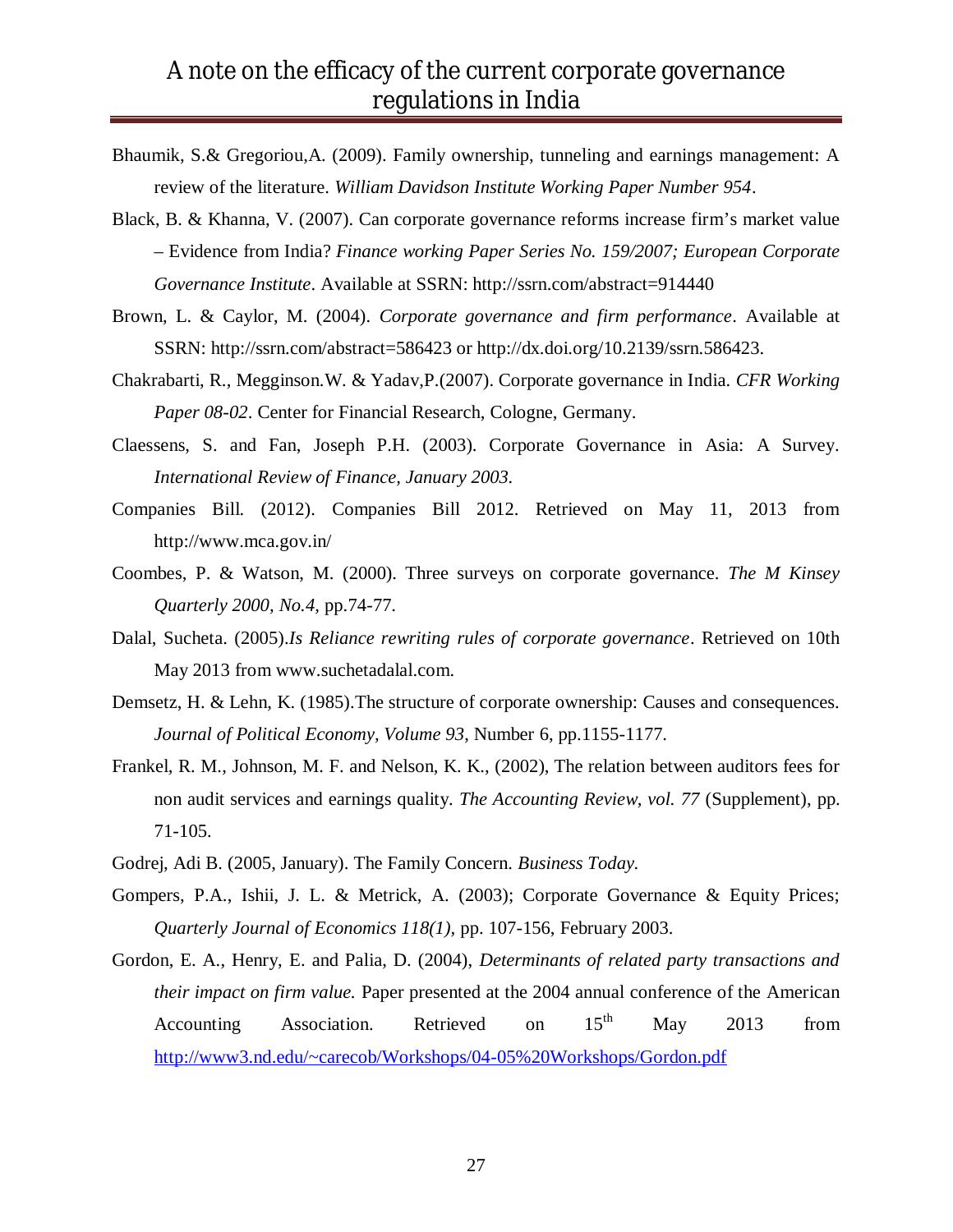- ICRA. (2007). Corporate governance and related credit issues for Indian family controlled companies. *Moody's ICRA Corporate Finance*. October 2007.
- India's Enron? (2009, January 8), *Economist*, Retrieved on  $10^{th}$  May 2013 from <http://www.economist.com/business/displaystory.cfm?story\_id=12898777>.
- Kar, P. (2011). *Culture and Corporate Governance Principles in India: Reconcilable Clashes?* Retrieved on 10th May 2013 from https://openknowledge.worldbank.org/bitstream/handle/10986/11070/645890BRI0Indi00B ox0361540B0PUBLIC0.pdf?sequence=1
- Khanna, T. & Palepu. K.G. (2000*).* Is Group Affiliation Profitable in Emerging Markets? An analysis of diversified Indian business groups*. Journal of Finance* 55, no. 2, pp. 867–891.
- Khanna, V. S. (2009). *Corporate Governance Ratings: One Score, Two Scores or More?* Retrieved 10<sup>th</sup> May 2013. http://papers.ssrn.com/sol3/papers.cfm?abstract\_id=1690573.
- Klapper, L. F. & Love, I. (2004).Corporate Governance, Investor Protection and Performance in Emerging Markets. *Journal of Corporate Finance, vol. 10*, pp. 703-728.
- La Porta, Rafel , Lopez-de-Silanes, Florencio & Shleifer, Andrei. (1998). Corporate Ownership around the world. *Journal of Finance, Vol. 54*, No. 2. pp. 471-517
- Larcker, D. & Richardson, S. (2004). Fees paid to audit firms, accrual choices and corporate governance. *Journal of Accounting Research, Vol 42*, No.3, June2004
- Maher, M. & Andersson, T. (1999). *Corporate Governance: Effect on Firm Performance and Economic Growth.* Paper presented at Tilburg University Law and Economic Conference on 'Convergence and Diversity in Corporate Governance regimes and Capital markets', Eindhoven, Netherlands 4-5 November 1999.Retrieved on 15<sup>th</sup> May 2013 from http://www.oecd.org/sti/ind/2090569.pdf
- Mani, G.V. & Sreedhran, R.(2004). Better corporate governance pays. *Insight, CRISIL Ratings, Vol II,* No. 9, June 2004.
- Mohanty, P. (2002). *Institutional Investors and Corporate Governance in India*. Working Paper number 15. Retrieved on 15<sup>th</sup> May 2013 from www.nseindia.com.
- Mukherjee, D. & Ghosh, T. (2004). An analysis of corporate performance & governance in India: Study of some selected industries. Discussion Paper 04-19, Indian Statistical Institute, New Delhi